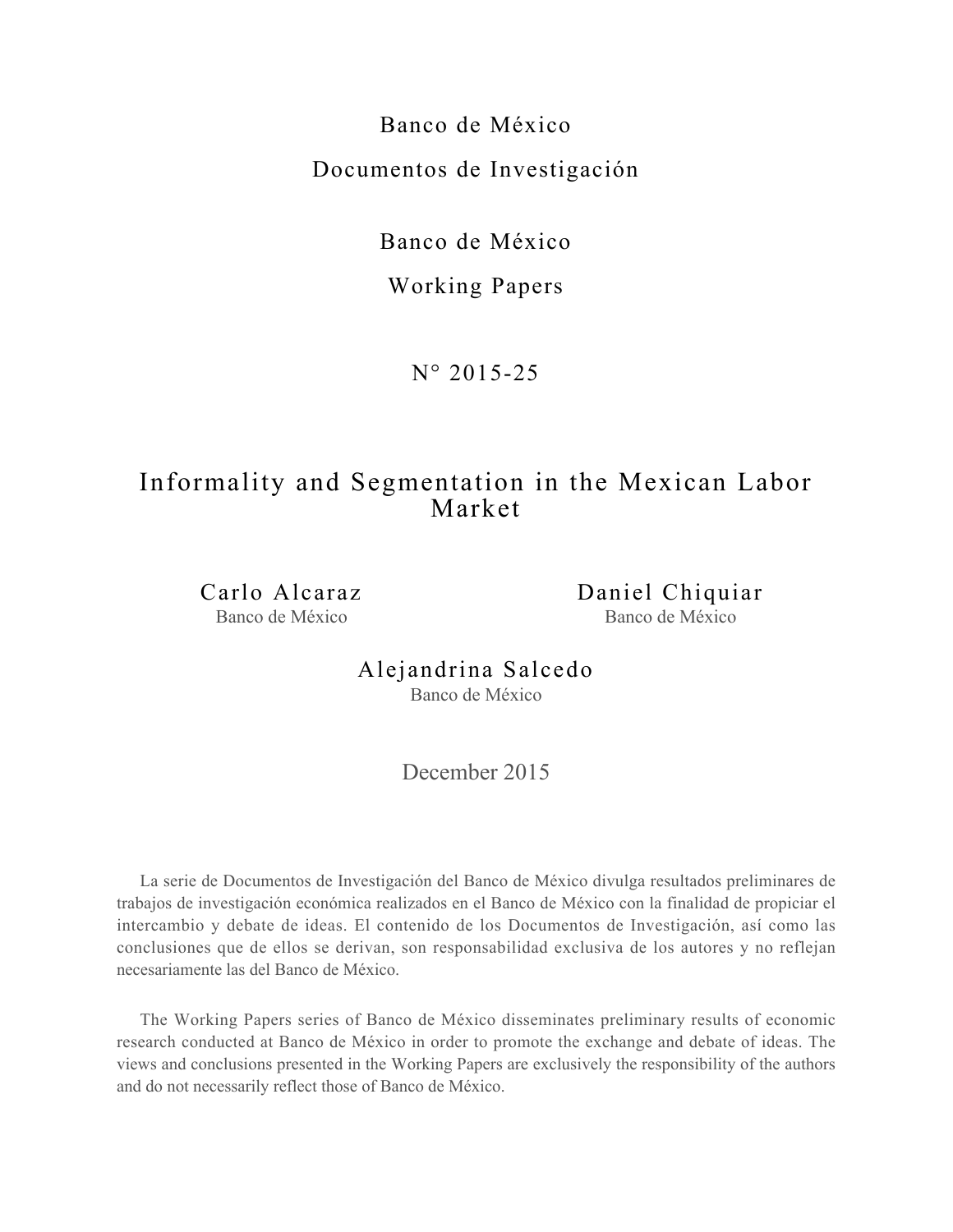Documento de Investigación 2015-25

Working Paper  $2015 - 25$ 

## Informality and Segmentation in the Mexican Labor Market \*

Carlo Alcaraz<sup> $<sup>†</sup>$ </sup></sup> Banco de México

Daniel Chiquiar $<sup>‡</sup>$ </sup> Banco de México

# Alejandrina Salcedo ${}^{\S}$

Banco de México

Abstract: In developing countries, some workers have formal jobs while others are occupied in informal positions. One view regarding this duality suggests that sectors are segmented, which means that a worker in the informal sector identical to another in the formal sector cannot get a formal position due to entry barriers. A second view states that workers self-select into informal jobs. Previous research suggests that these two situations may coexist in the same labor market. In this paper we identify the proportion of informal workers who are in each situation for the case of Mexico. Using a simple model of self-selection with entry barriers into the formal sector, we estimate that between 10 and 20 percent of informal workers would prefer to have a formal job. While this result provides evidence of the presence of some segmentation in the Mexican labor market, it suggests that an important proportion of workers in the informal sector self-select into it.

Keywords: Informality, Segmentation, Mexico, Labor Market. JEL Classification: J42, J46

Resumen: En países en desarrollo, algunos trabajadores tienen empleos formales y otros informales. Una visión respecto a esta dualidad sugiere que existe segmentación entre sectores, lo que significa que un trabajador informal idéntico a otro formal no puede obtener un trabajo formal debido a barreras a la entrada. Una segunda visión señala que los trabajadores se auto-seleccionan a la informalidad. Considerando que ambas circunstancias podrían coexistir, en este documento se identifica la proporción de trabajadores informales en cada situación para el caso de México. Utilizando un modelo de autoselección con barreras de entrada al sector formal, se estima que entre el 10 y el 20 por ciento de los informales preferirían tener un empleo formal. Si bien este resultado provee evidencia de la presencia de cierta segmentación en el mercado laboral mexicano, también sugiere que una importante proporción de trabajadores informales se autoselecciona al sector informal.

Palabras Clave: Informalidad, Segmentación, México, Mercado Laboral

 <sup>\*</sup>The authors would like to thank seminar participants at the XVII Meeting of the Central Bank Researchers Network of the Americas in Montevideo (2012), Marco Gonzalez-Navarro, Alfonso Cebreros and an anonymous referee for very helpful comments, and María José Orraca for excellent research assistance.

<sup>&</sup>lt;sup>T</sup> Dirección General de Investigación Económica. Email: carloalcaraz@banxico.org.mx.

<sup>&</sup>lt;sup>‡</sup> Dirección General de Estabilidad Financiera. Email: dchiquiar@banxico.org.mx.

<sup>&</sup>lt;sup>8</sup> Dirección General de Investigación Económica. Email: asalcedo@banxico.org.mx.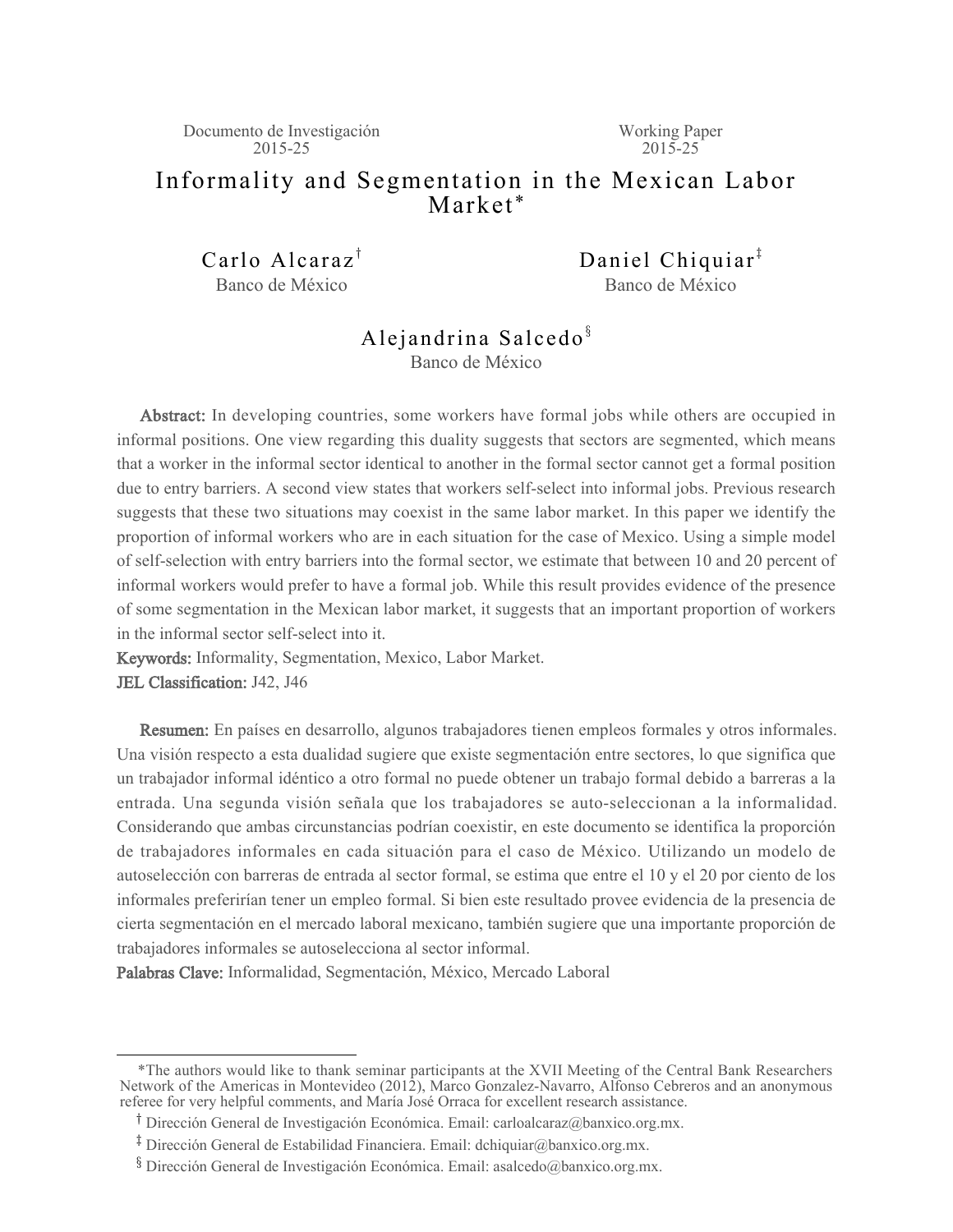#### $\mathbf 1$ Introduction

In many countries an important proportion of workers have informal jobs, that is, they are not hired according to the labor regulation. Researchers have been interested in analyzing whether the formal and informal sectors are segmented or integrated (see Fields, 2009 for a literature review). Early studies on informal labor claim that labor markets in developing countries are segmented. In this case, the existence of entry barriers to the formal sector prevents workers from obtaining jobs in this sector, which means that an informal worker who would prefer to be formal cannot get a formal job even when he is identical to another worker employed in the formal sector (Lewis, 1972; Harris and Todaro, 1970; Rauch, 1991; Magnac, 1991). Given that entry barriers are the only reason preventing an otherwise identical informal worker from getting a job in the formal sector, these workers are considered involuntary informal workers. The entry barriers could be generated by the presence of strong unions, restrictive labor market regulations, or minimum wages above market clearing wage levels, among other factors.<sup>1</sup> More recent studies have proposed an alternative explanation for the existence of informal workers in developing countries. In this case, rather than a survival strategy, informal labor is seen as voluntary. That is, some workers self-select to informal jobs because, given their characteristics, it is in their best interest. For example, Maloney (1999) for the case of Mexico argues that there is no segmentation and that informality exists because some workers want to take advantage of the dynamic and unregulated informal labor market. However, the possibility that these two types of informal labor could coexist in the same market has also been proposed (Fields, 1990; Perry et al., 2007), and this is the topic of interest of this paper.

Several authors have discussed the possible empirical implications of having a segmented or a non-segmented labor market (Portes, 1995; Fiess et al., 2010). In particular, they claim that under a segmented labor market one would expect low mobility between formal and informal jobs (or only informal to formal transitions) and countercyclical informal employment. For a non-segmented labor market, they expect high mobility between formal and informal jobs and procyclical informal employment. While some authors have argued that significant formal-informal wage differentials could also suggest segmentation (see Fields, 1980 for a literature review and Pratap and Quintin, 2006), evidence of wage differentials is not necessarily proof of segmentation since informal workers could be obtaining non-observed benefits, such as a greater flexibility in working hours, which could compensate them for these differentials (Maloney, 2004).

<sup>&</sup>lt;sup>1</sup>Other explanations of barriers to the formal sector include: lack of formal jobs (Moser, 1978; PREALC, 1985) and the presence of an efficiency wage setting mechanism where formal firms (bigger and more complex than informal firms) have to pay higher wages in order to elicit effort from their workers (Bulow and Summers, 1986; Esfahani and Salehi-Isfahani, 1989).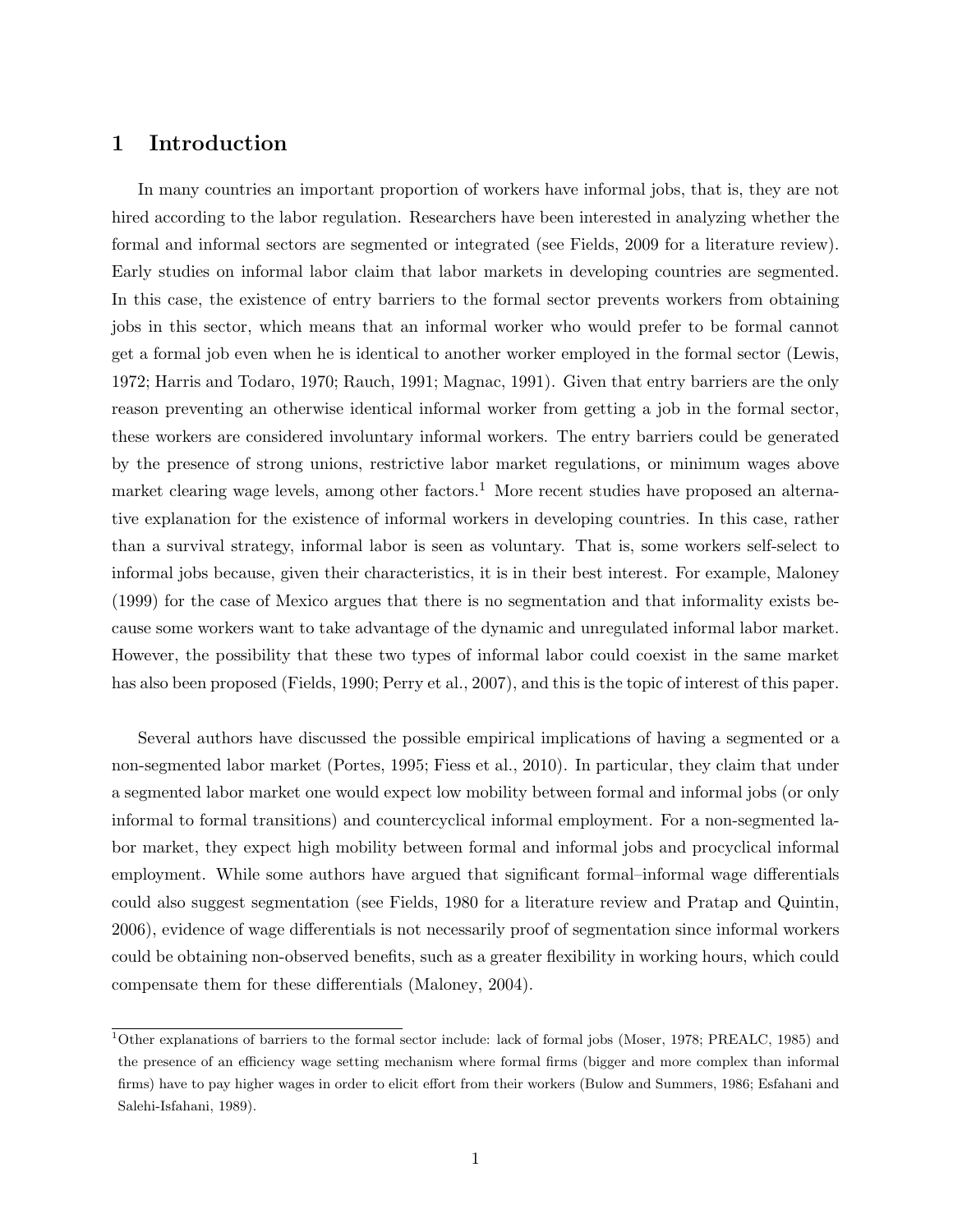In the case of Mexico, using the National Statistics Office (INEGI) definition, around 58 percent of workers are informal. This definition includes both wage earners that do not have access to social security and self employed workers that do not follow a formal accounting system. Some evidence associated with segmentation between the formal and informal sectors exists, such as the presence of a restrictive labor legislation (Heckman and Pagés, 2004; Botero et al., 2004) and countercyclical informal employment (Alcaraz, 2009; Gasparini and Tornaroli, 2009; Fiess et al., 2010). Some authors have argued that there is also evidence consistent with voluntary informal employment, such as high mobility between formal and informal employment (e.g. Levy, 2007) and procyclical informal employment (Maloney, 1998). Apart from methodological or data differences, these apparently contradictory results could be reflecting the fact that some workers in the informal sector are voluntary (self-selected) and others are involuntary (would prefer a formal job but cannot get one).

Even recognizing that the informal sector is composed of both voluntary and involuntary workers, estimating the relative prevalence of each type is not straightforward because being voluntarily or involuntarily employed in the informal sector is not observable. In particular, we can tell whether the worker is employed in the formal or in the informal sector, but we cannot observe whether an informal worker is employed voluntarily or involuntarily in such sector. In this paper we propose a simple empirical model of self-selection into the formal or informal sector, where we introduce a barrier to entry into the formal sector. This way we allow workers to self-select into the informal sector, but also consider that not all workers can have access to a formal job even if they wish to. In particular, the entry barrier into the formal sector is introduced as a probability that determines whether a worker obtains a formal job whenever he prefers a position in this sector. In the model, workers select their preferred sector according to their socioeconomic characteristics. The results from a maximum likelihood estimation indicate that between 10 and 20 percent of informal workers would prefer to have a formal job, and this proportion is statistically significant. Furthermore, the significance of the coefficient related to the barrier to entry into the formal sector provides evidence of the presence of segmentation in the Mexican labor market. However, the results also suggest an important proportion of workers self-selecting into the informal sector.

Among the papers that are closely related to this one, we should mention Duval and Smith  $(2011)$ . These authors use the model of Dickens and Lang  $(1985)$  and modify it to allow for voluntary and involuntary informal workers and self-selection between sectors. They estimated the parameters of the model by maximum likelihood.<sup>2</sup> However, given that the purpose of their paper

 ${}^{2}$ Dickens and Lang (1985; 1988) estimate models using maximum likelihood to identify two non-observed sectors in the labor market of the United States, and have become key papers for the literature on segmented labor markets.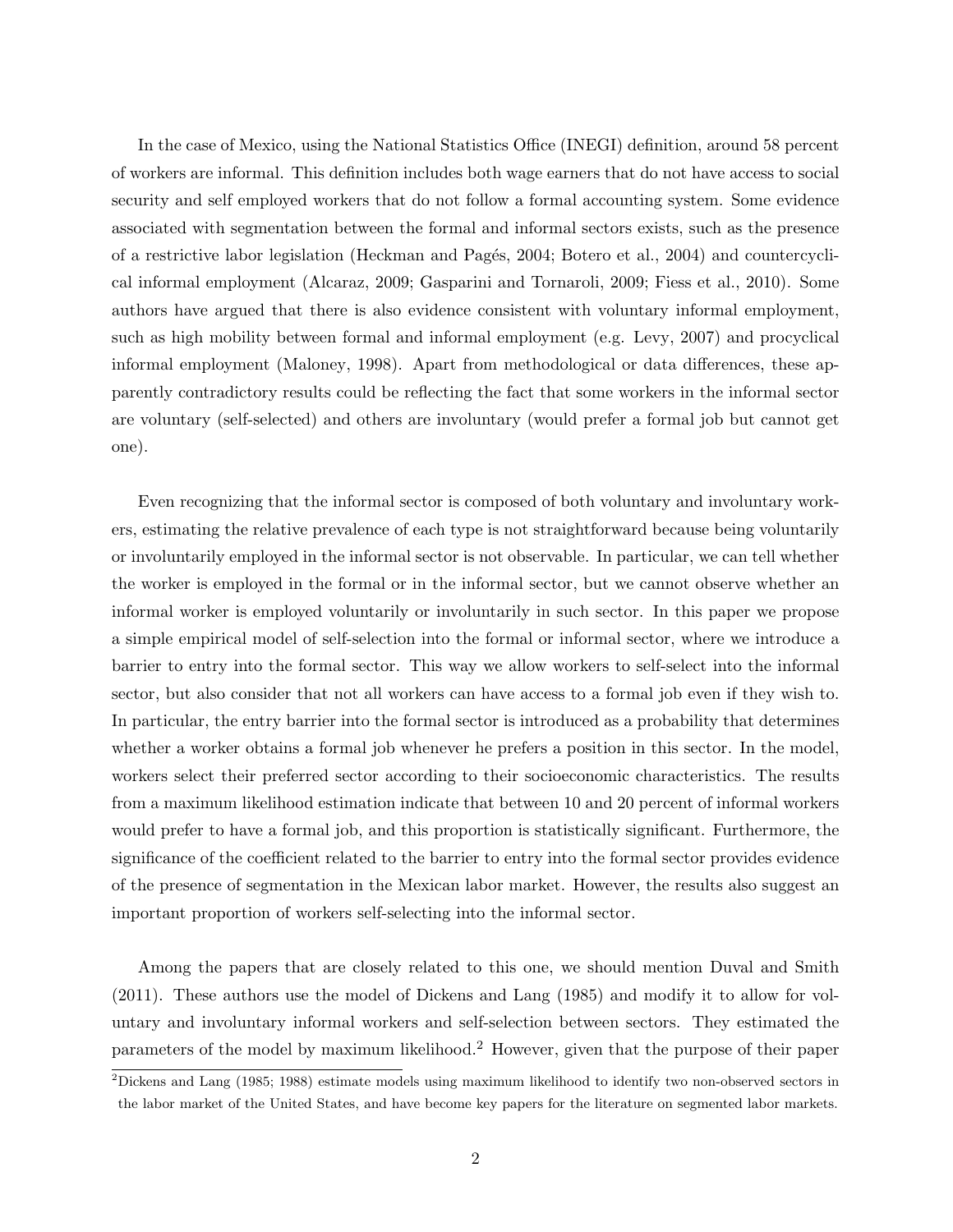is to estimate the effect of changes in social security services provided by the Mexican government, they do not estimate the proportion of involuntary informal workers. To our knowledge, the only other paper that tries to estimate the fraction of involuntary informal workers in an economy is Günther and Launov (2012), who apply their methodology to the case of Côte d'Ivoire. They assume that the labor market is composed of a formal sector which is homogeneous, and an informal sector that is heterogeneous and consists of two latent (unobservable) segments, each characterized by its own earnings equation. These authors find that 45 percent of the informal workers in that economy are involuntary. The model they develop is based on a finite mixture model to which they add sample selection into the labor market. However, conditional on labor force participation the finite mixture model does not account for self-selection into formality versus informality.<sup>3</sup> Our model takes into account barriers to formality and self-selection into informality, allowing us to directly estimate the fraction of the informal sector that is involuntary.

The rest of the paper proceeds as follows. In Section 2, we construct a model of self-selection into the formal or informal sector, where we also introduce an entry barrier into the formal sector. Section 3 develops the definition of informality and describes the data. Section 4 presents the empirical estimation of the model, and Section 5 concludes.

#### $\overline{2}$ Model of Segmentation and Self-selection

In the model that we propose in this section there are two sectors in the labor market: formal and informal. We abstract from the decision to join the labor force, and workers only focus on the decision about which sector they want to work in. Workers first voluntarily decide to look for a job in the sector that will give them the highest utility based on their characteristics. Such characteristics include those that could directly affect their labor income (like education), but also those that affect the choice of sector and are not directly associated to their potential labor income (like household composition). The implicit assumption is that jobs in the formal sector are different from those in the informal sector. This could be due to flexibility in hours worked, the availability of social security benefits, or the preference to pay for such social security services (through a deduction from the worker's wage).

We assume that once workers decide which sector they want to work in, they apply for a job in that sector. If they choose the informal sector, they immediately obtain the job they asked for. In

<sup>&</sup>lt;sup>3</sup>According to the literature, self-selection into the formal or informal sector is a relevant source of endogeneity (Magnac, 1991; Duval and Smith, 2011; Pratap and Quintin, 2006).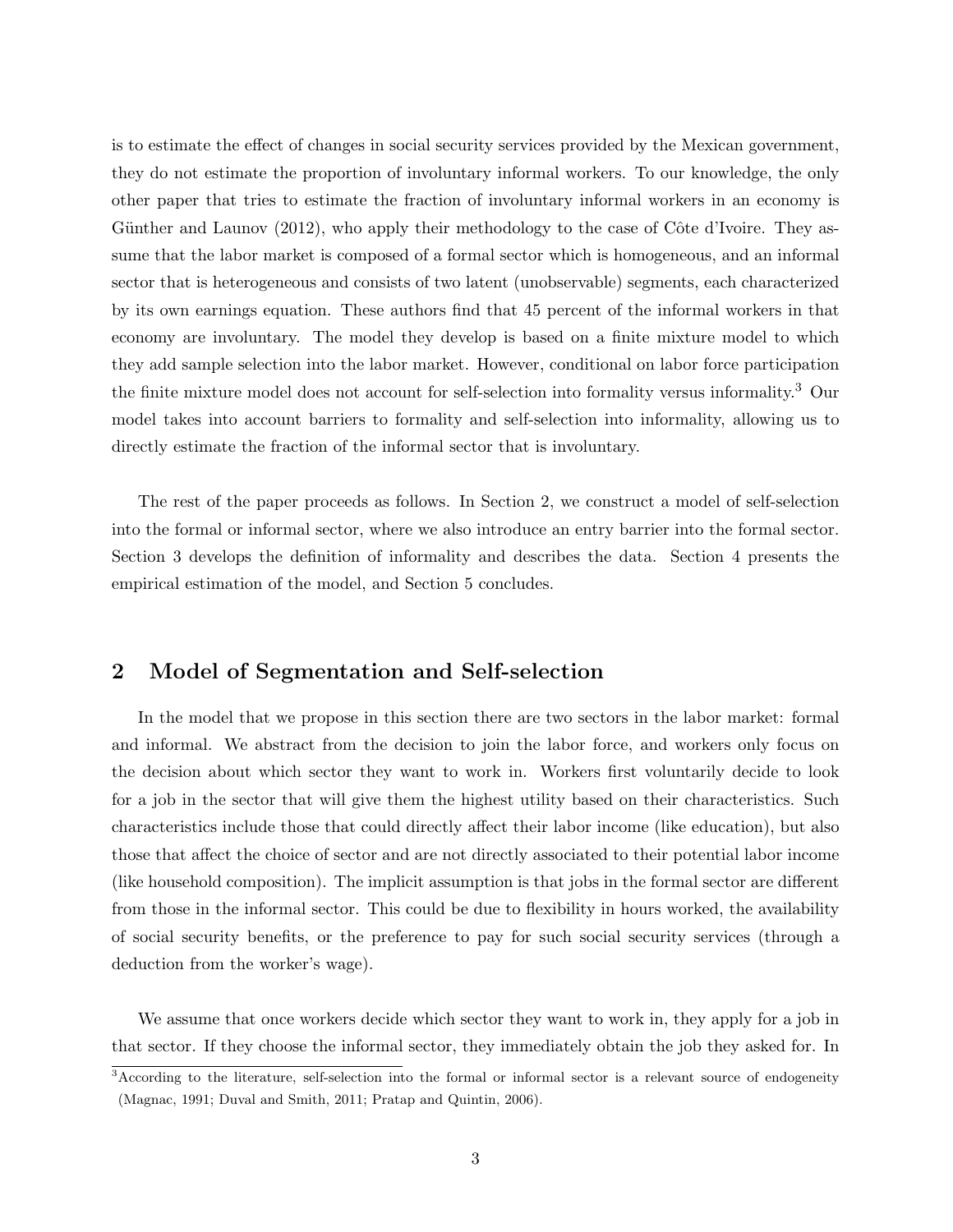contrast, we assume that there is a barrier to entry to the formal sector, so that if they choose this sector, there is a probability  $\delta$  that they are hired. With probability 1- $\delta$  they cannot get the job, and they are forced to take one in the informal sector (involuntary informal workers). We call voluntary informal workers those who self-selected into the informal sector given their characteristics.

Formally, we assume that for a person  $i$ , the unobserved utility of being a formal worker is given by

$$
u_i^* = X_i \beta + \varepsilon_i, \qquad \varepsilon_i \sim N(0, 1) \tag{1}
$$

where  $X_i$  is a matrix of observable characteristics for individual i that determine the utility of being a formal worker. These include socio-demographic characteristics of the worker and his household. Whenever  $u_i^* > 0$ , the worker will prefer to work in the formal sector. Given that once the worker decides to work in the formal sector he is hired with probability  $\delta$ , a worker will have a job in the formal sector if  $u_i^* > 0$  and he is hired. Similarly, the worker will take a job in the informal sector if  $u_i^* \leq 0$ , but also if he wanted a job in the formal sector and did not get one, that is, if  $u_i^* > 0$ and he is not hired. This is summarized as follows:

Worker's observed sector =

\n
$$
\begin{cases}\n\text{formal if } u^* > 0 \text{ and is hired} \\
\text{informal if } u^* > 0 \text{ and is not hired or } u^* \leq 0\n\end{cases}
$$

As can be noticed, this model is very close to the usual self-selection model, except that not all workers who would prefer a formal job can obtain one and are therefore displaced into the informal sector. We estimate the parameters of the model by maximum likelihood to determine the fraction of informal workers who would have preferred a formal job but could not obtain one. With this purpose, we first determine the probability of observing a worker in the formal or in the informal sector. These probabilities are given by:

$$
p_i(formal) = P(u_i^* > 0 \text{ and is hired}) = \delta \Phi(X_i \beta)
$$
\n<sup>(2)</sup>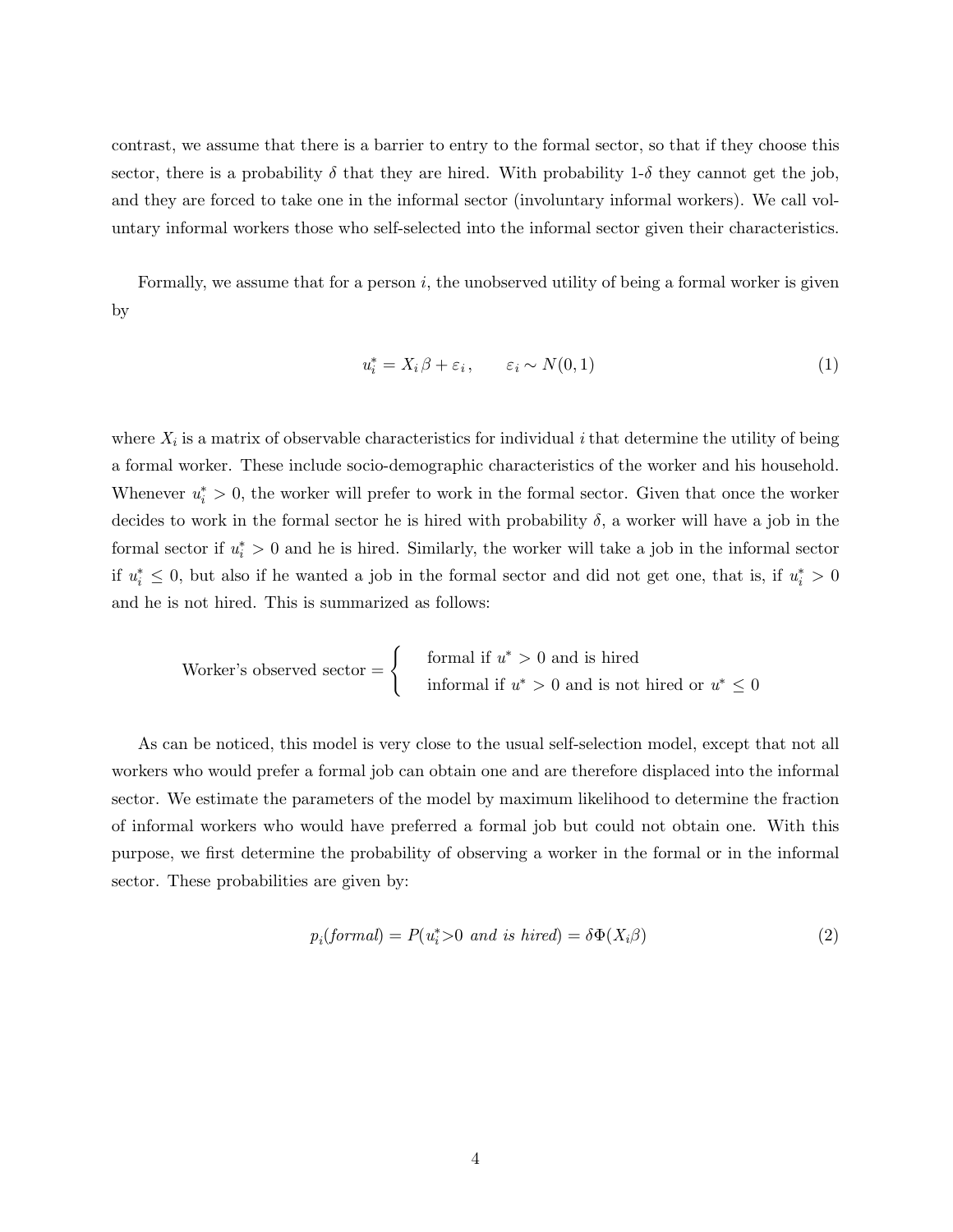$$
p_i(informal) = P[(u_i^* > 0 \text{ and is not hired}) \text{ or } (u_i^* \le 0)]
$$
  
= 
$$
P(u_i^* > 0 \text{ and is not hired}) + P(u_i^* \le 0)
$$
  
= 
$$
(1 - \delta) \Phi(X_i \beta) + \Phi(-X_i \beta)
$$
  
= 
$$
1 - \delta \Phi(X_i \beta)
$$
 (3)

In the expressions above,  $\Phi$  represents the cumulative density of the normal distribution. Based on these probabilities, the likelihood function is defined in the following way:

$$
L = \prod_{formal} \delta \Phi(X_i \beta) \cdot \prod_{informationiformal} [1 - \delta \Phi(X_i \beta)] \tag{4}
$$

It is important to note that  $\delta$  does not depend on the workers' preferences or characteristics, it depends only on the institutional framework of the economy. Once we obtain an estimate for  $\delta$  we can derive the proportion of informal workers who are employed involuntarily in that sector. Let  $F$ be the number of observed formal workers and  $f$  the proportion they represent among all workers. Additionally, let T be the total number of workers, and M the number of workers who prefer to be formal  $(u_i^* > 0)$ . Using the fact that  $F = \delta M$ , then,

$$
\frac{involutary\ informal\ workers}{informal\ workers} = \frac{(1-\delta)M}{T-F} = \frac{(1-\delta)\frac{1}{\delta}}{\frac{1}{f}\cdot 1}
$$
(5)

It is important to note that we allow workers to self-select into the formal or informal sectors and at the same time introduce a barrier to entry into the formal sector. Furthermore, we use workers' characteristics both directly and indirectly linked to wages to model self-selection. This way we try to capture that depending on their characteristics, workers can be attracted to diverse types of jobs. For example, workers, depending on their socioeconomics, may have different valuations for non-monetary benefits associated to some job and take that into account when self-selecting into the formal or informal sector. Indeed, apart from wages, non-monetary characteristics of the jobs are also important when workers decide about the job they want to seek (e.g. Maloney, 2004).

Some caveats of the model should be pointed out. In first place, we left aside the participation decision. For the empirical part, we focus only on male workers aged 23 to 60 whose participation is very high. Additionally, we do not allow for changes between sectors and we assume a one-time decision.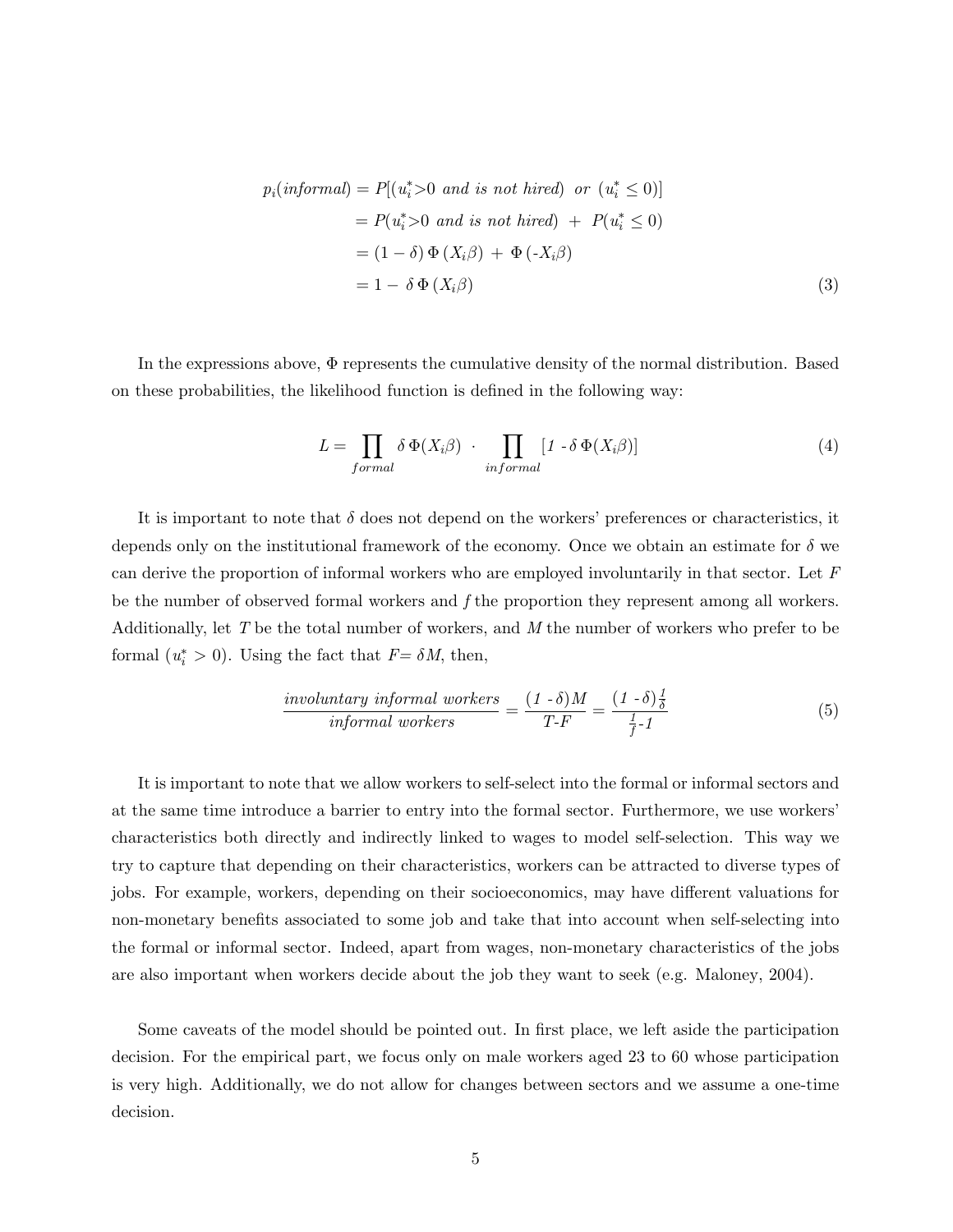#### 3 Informality in Mexico and Data Source

We estimate the parameters of the model presented in the previous section using employment information for Mexico. We use data from the Mexican employment survey, Encuesta Nacional de Ocupación y Empleo (ENOE), conducted by the Mexican statistics office, INEGI. This is a quarterly household survey at the national level designed to collect data on the employment situation of Mexicans in rural and urban areas.

The survey classifies workers according to whether they hold a formal or an informal job. The definition of informality follows the criteria proposed by the International Labour Organization (ILO 2003). Informal workers are assumed to be those who are not employed according to the labor regulations. More precisely, employees or wage earners are classified as informal if their job does not provide them with access to social security benefits.<sup>4</sup> Not having access to social security is regarded as an indicator that the worker is not hired following the labor regulation and therefore that is working informally. We should point out that informal workers can be working for a formal firm, that is, one that is legally registered in terms of tax obligations. All workers without payment, employees in the agricultural sector, and domestic workers without access to social security institutions are also considered informal. On the other hand, self-employed workers or employers are classified as informal if the businesses they run do not follow regulations in terms of registering their business to pay taxes. These businesses typically do not have a formal accounting method that allows for a separation between production activities and other activities of the owners (like regular household income or expenditures).

We consider that informality is an urban phenomenon, and as such for this document we focus on workers living in localities with 15,000 or more inhabitants. In Table 1, we present the percentage of urban workers classified as formal or informal by working condition (wage earner or self-employed/employer) with data for the fourth quarter of  $2014<sup>5</sup>$ . The Table shows that among wage earners (which represent around 68 percent of all workers), 37.4 percent were classified as informal. On the other hand, for self-employed workers or employers (which represent 26 percent of all workers), we obtained that 81 percent are considered informal. Overall, around 46 percent of workers were informal in  $2014$ -IV.<sup>6</sup>

<sup>&</sup>lt;sup>4</sup>The employment survey labels wage earners as "Trabajadores subordinardos y remunerados". It is important to note that some workers may have access to health services in social security institutes through their spouses. This information is not used to classify the worker into formal or informal, because it is the provision of social security through the job of the worker that matters.

<sup>&</sup>lt;sup>5</sup>We exclude from the analysis workers who declare to have a job without a monetary payment for their work. Around  $6\%$  of workers fall in this category.

 ${}^{6}$ The 46% of informal workers reported in this section is computed considering the described restrictions to the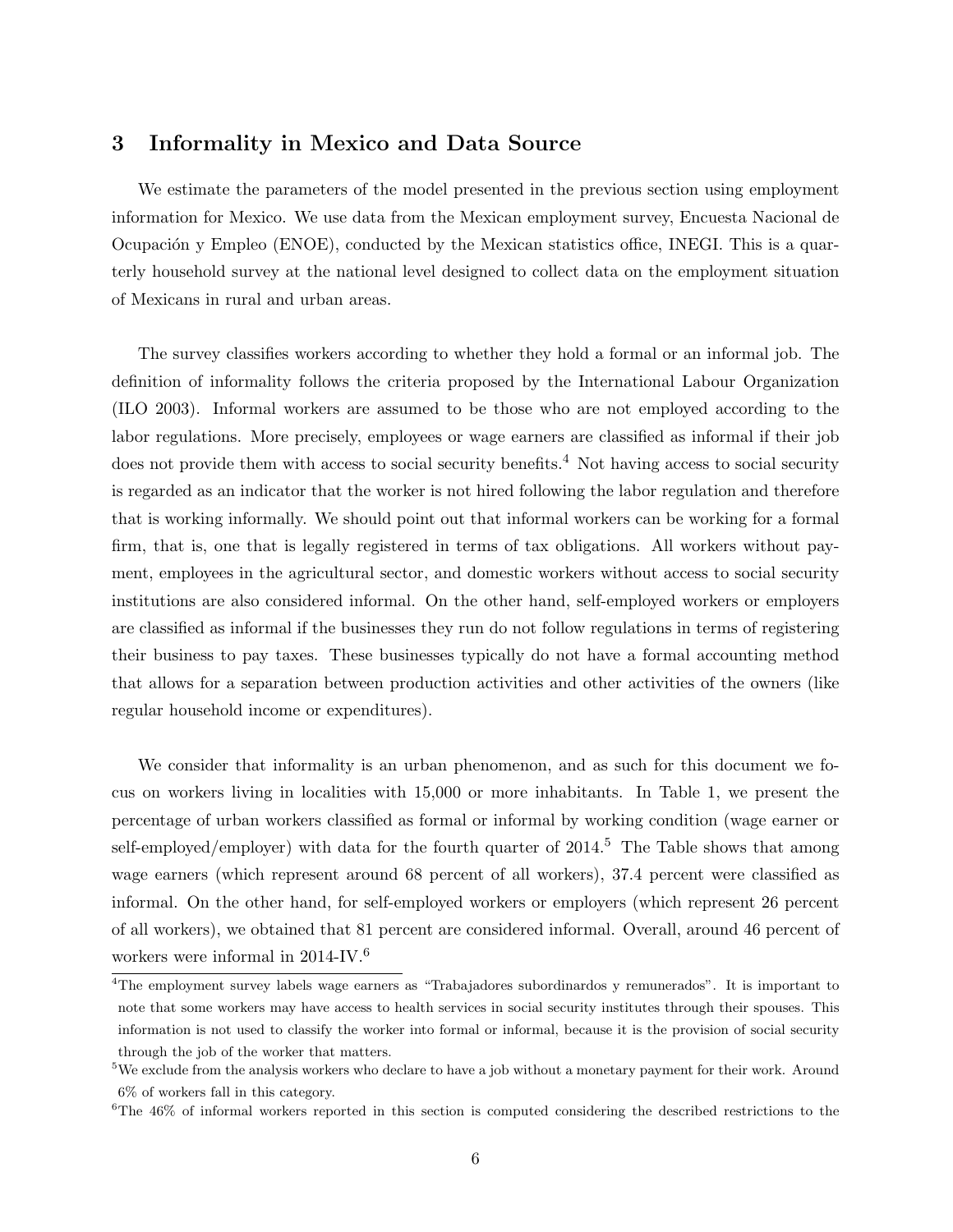In order to provide a broader description of informality in Mexico, we first depict in Figure 1 the evolution of informality in the last ten years. It can be noted that the informality rate increased after the most recent economic crisis. Additionally, in Table 2, we show the prevalence of informality across different demographic groups of the population. As can be observed, 47.7 percent of employed women are informal, whereas 44.5 percent of men are. The Table also shows that some sectors have a high prevalence of informal workers, such as restaurants, various services and construction, as opposed to mining, manufactures and social services, where most workers are formal.

In Table 3 we compare the socio-demographic characteristics of informal vs formal workers. It can be observed that there does not seem to be an important difference on the mean age of informal and formal workers. However, on average, informal workers are less educated than formal workers. In this context, it is relevant to keep in mind that wage differentials between formal and informal workers may reflect endogenous decisions by workers relating the sector they prefer to work in (Alcaraz et al.,  $2008$ ).

#### **Empirical analysis** 4

Having identified informal workers in the Mexican employment survey, we estimate the parameters of the model presented in Section 2 for a sample of male workers aged 23 to 60, declaring to receive a monetary payment for their job and living in localities of more than 15,000 inhabitants, in the last quarter of 2014.<sup>7</sup> As mentioned before, we restrict the sample to male workers to avoid possible selection problems due to participation. For the estimation of the model, we include variables that would directly affect the worker's labor income: age, geographic region, and schooling dummies. We also consider variables that are not directly related to labor income, but that could play a role in the choice of sector: marital status, being head of household, number of males in the household, number of household members, number of household members under 5 years of age, number of household members older than 60 years, and the average education of women in the household. Another variable that could affect the individual's decision of which sector to choose is whether a household member, other than himself, has access to social security institutions. If a

sample. This number differs from the 58% mentioned in the introduction that was computed without restricting the sample.

 ${}^{7}$  For all exercises except a sensitivity analysis using different samples of workers (in particular the last panel in Table 6), we also drop workers who do not report labor income or report an income of zero and those with income in the top and bottom 1 percent of the labor income distribution.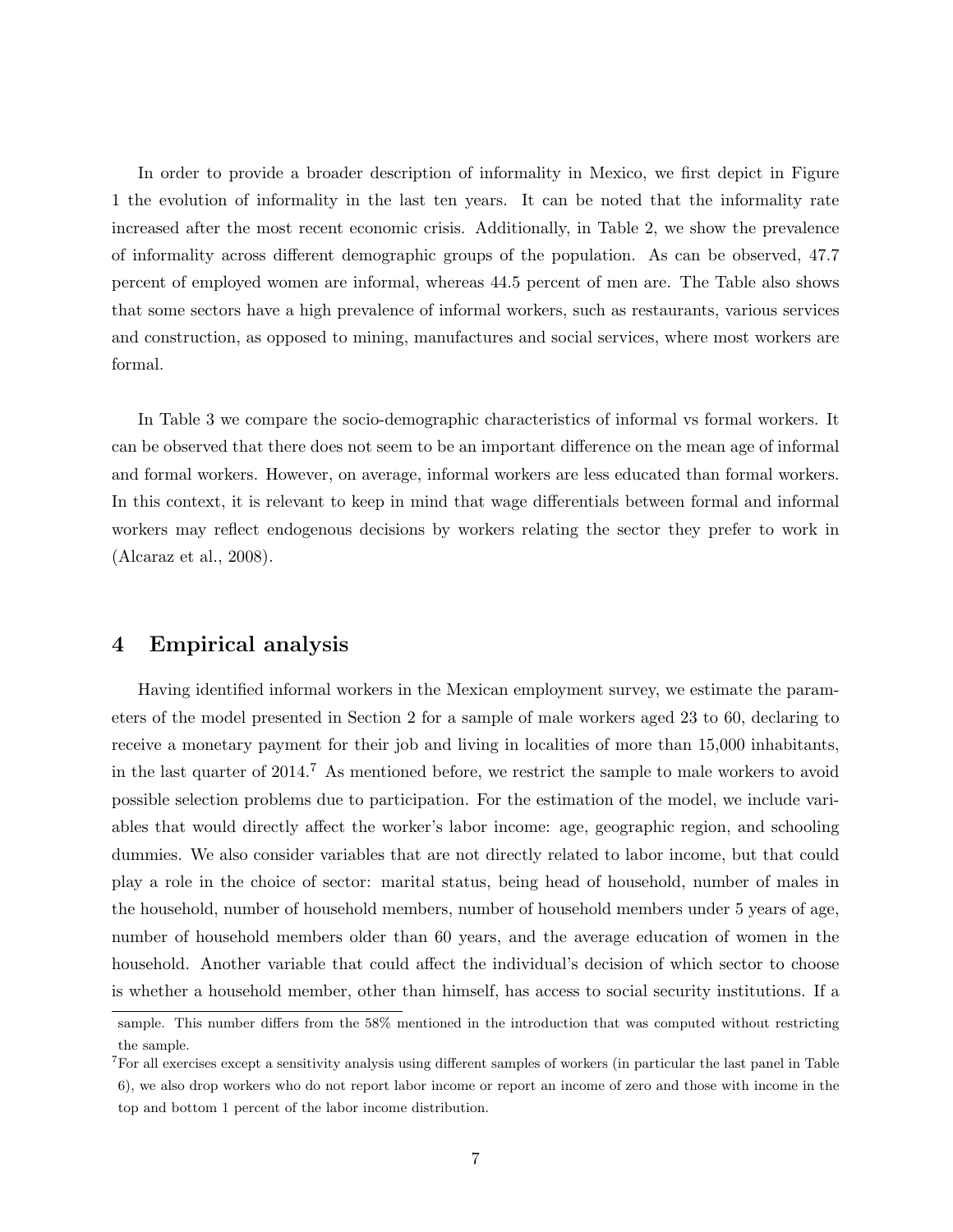worker has a formal job, he can extend social security benefits to his dependents (spouse, children, and parents living in the household). Therefore, if someone in the household already has access to these institutions, a worker could be more inclined to self-select into an informal job. However, this variable may be endogenous to the decision of which type of job to choose. We do not include an income variable because of the risk of facing endogeneity problems.

We present summary statistics of these variables in Table 4, comparing formal to informal workers from our selected sample. As can be noted, we do not find an important difference in average age between formal and informal workers, whereas formal workers have more years of schooling. The same is true for the average household education, as the women in formal households have, on average, 10.7 years of schooling, while they only have 8.8 years of schooling in informal households. Although on average formal workers are more likely to live in a household where another member has access to social security, it is important to highlight that only 43 percent of formal workers live in a household with this characteristic (25.6 percent for informal workers). Turning to household composition, the most salient finding is that informal households seem to be slightly larger.

We now turn to the estimation of the parameters of the model using a maximum likelihood methodology. The results are presented in Table 5. Each column refers to an estimation of the model that includes a different set of control variables  $(X_i)$  that are assumed to affect the decision of whether to hold a formal or an informal job. At the bottom of the Table we report the estimated probability that the worker is hired in the formal sector if he decides to look for a formal job  $(\delta)$ , the probability that he is not hired if he chooses this sector  $(1-\delta)$ , and the last row presents the estimated proportion of informal workers who would have liked to hold a formal job, that is, the percentage of involuntary informal workers among informal workers.

In Column 1 we include only variables that would directly affect the worker's labor income. In Column 2 we add variables that could be directly related to the choice of sector and not directly linked to labor income. The results adding average education of women in the household are presented in Column 3. In Column 4 we show the results of the estimation considering the variable that indicates access to social security institutions from other members of the household, but excluding the average education of women in the household. Finally, in Column 5 we present the estimation with the full set of control variables. All estimations include regional dummies for the five main geographical regions of Mexico. As can be observed, the estimated probability of acquiring a formal job for those workers who would like to have one is around 90 percent. More importantly, the probability of not being able to obtain a job in the formal sector given that the worker applied for one  $(1-\delta)$  is statistically different from zero in all specifications. This should be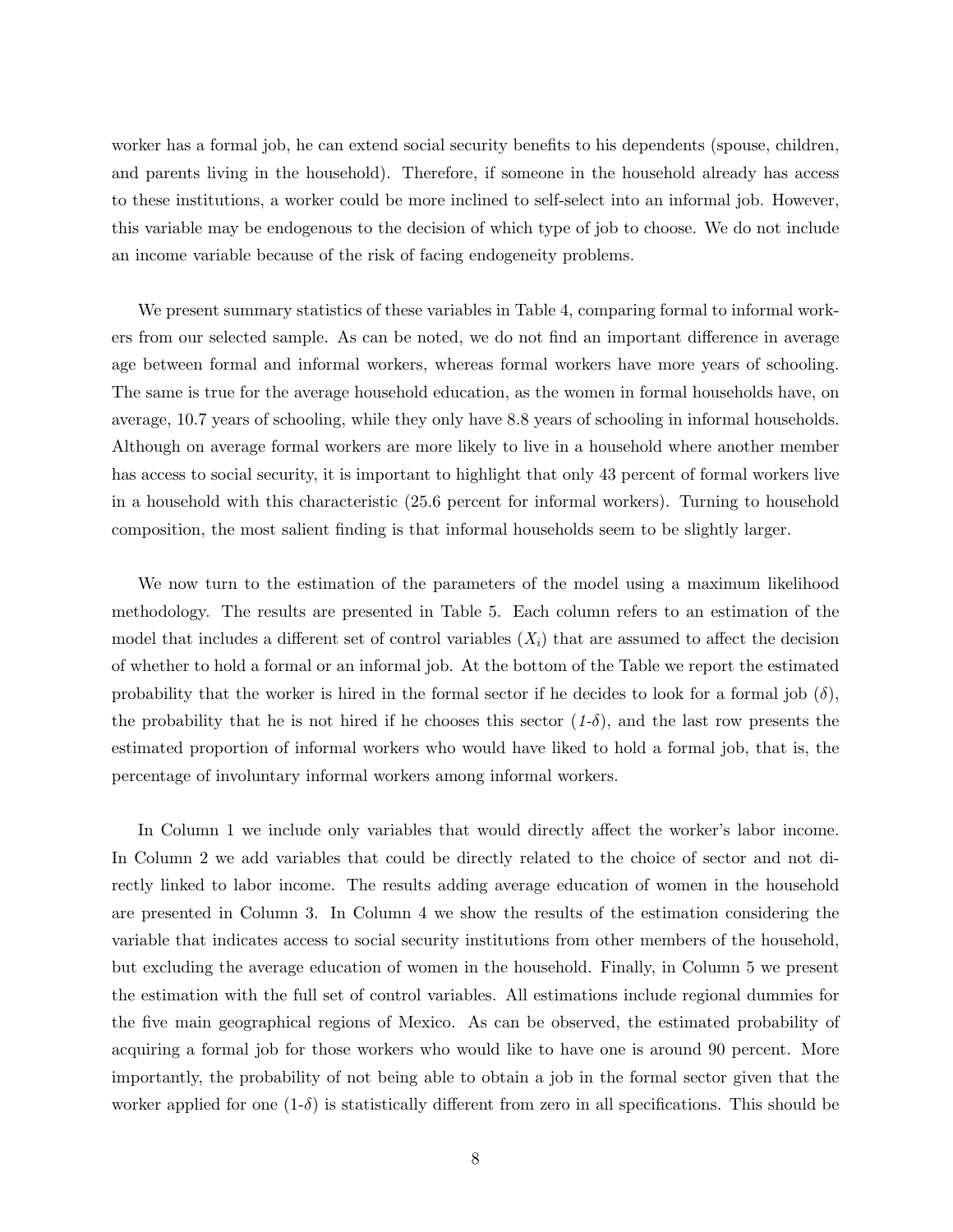interpreted as evidence of barriers to entry into the formal sector. In other words, we reject the null of inexistence of segmentation in the Mexican labor market. Additionally, to respond to the question of whether informal workers are voluntary or involuntary, we also report the estimated percentage of informal workers who would have liked to have a formal job. For the estimation in Column 3, which includes all socio-demographic variables and average education of women in the household, the percentage of involuntary informal workers is 11.8 percent, and it is statistically significant. Once we include the full set of variables, in Column 5, the percentage increases to 16.6 percent.<sup>8</sup>

Specific groups of workers may be relatively more restricted by labor market rigidities than others in terms of formal sector entry barriers. For example, salaried and full time workers may be more willing to have a formal job than other workers. On the other hand, self-employed workers and part time workers may be more willing to self-select into the informal sector in order to take advantage of its flexibility. We therefore estimate the model for different subsamples of workers. Table 6 reports the results of the same five specifications used above (that differ on the characteristics of the workers included as controls). The first panel presents, for comparison, the results of the full sample also reported in Table 5. The second panel reports the results using a sample restricted to wage-earners (i.e. not self-employed), and we do not find very different results from the baseline sample. However, we do find important differences in third and fourth panels, where we restrict the sample to workers who work for more than 30 and 35 hours a week, respectively. In this case, the proportion of involuntary informal workers rises to around 18 percent. This may be reflecting that part-time workers cannot find jobs in the formal sector that are as flexible as they require. Finally, the fifth panel shows the results in which we add to the main sample male workers who report not receiving a monetary payment for their job. In this case, the estimated proportion of involuntary informal workers is below the baseline estimates, probably reflecting that these persons may be working for their families and are therefore not looking a job in the formal sector.

 ${}^{8}$ The variables included in the model generally show patterns that seem to be consistent with prior expectations. Older, more educated, married and head of household workers are more likely to be willing to be formal. It seems that the number of household members has a negative effect on the probability of being formal. This variable could be capturing the fact that poorer households tend to have more children. In Column 3, also as expected, higher mean education of women has a positive effect on the decision to be formal. However, not as intuitive is the result (Column 4) that access to social security by someone in the household has a positive effect on choosing a formal job, but this could be due to the possibility that social security access may be capturing some income effect or that family preferences for formality may be playing a role. Column 5 tries to control for the possible income effect by including education of women in the household, but although the magnitude of the effect decreases slighlty, the direction of the results remains unchanged.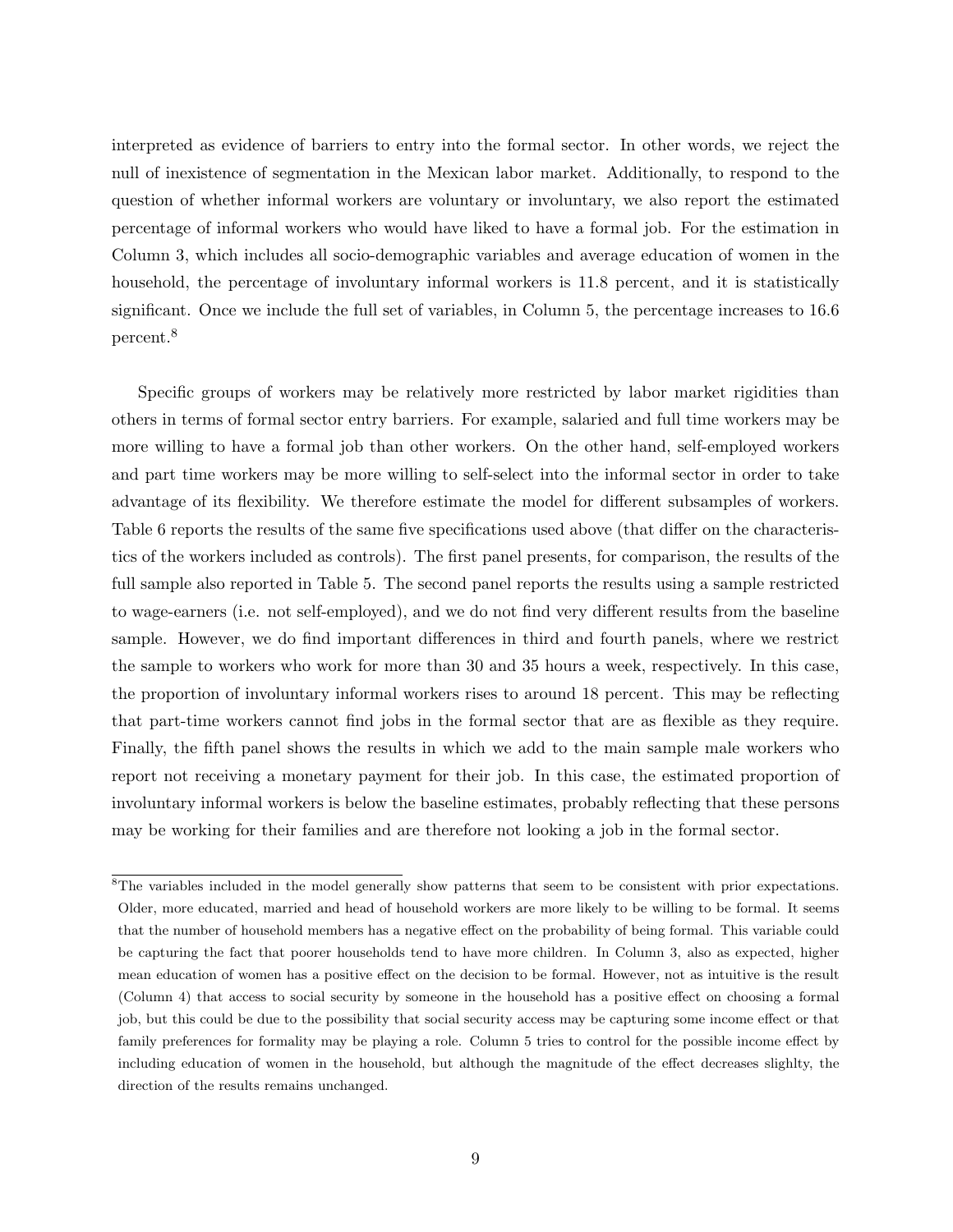The percentage of involuntary informal workers may change with economic conditions, possibly increasing during an economic downturn. Figure 2 shows the evolution from 2005 to 2015 of the estimated fraction of involuntary informal workers using the specification in Column 5 of Table 5. Although the estimations are quite noisy, the graph shows a clear increase in the fraction of involuntary informal workers in the post-crisis period that began to decrease in the early 2013. The large confidence intervals do not allow us to give a precise conclusion about a possible change in the segmentation in the Mexican labor market in that period. However, while the estimated fraction of involuntary informal workers between 2007-I and 2009-IV was on average 12.8 percent, the fraction increased to an average of 16.8 percent between 2011-I and 2013-IV. It is important to have in mind that an increase of 4 percentage points is quite sizable, since the number of informal workers is very large.  $9$ 

The results presented in this section point to a sizable fraction of informal workers who have self-selected into this type of job. This suggests that there are certain characteristics that the formal sector lacks to attract more workers. These could include more flexibility in hours worked or unbundled social security benefits. On the other hand, the results point at an important fraction of informal workers who could not access a formal job. This indicates that the Mexican labor market suffers from barriers to the creation of formal jobs, which could include high costs of hiring or firing workers.

 $\frac{1}{9}$ According to ENOE, in 2014-IV there were 11,316,527 urban workers in the informal sector.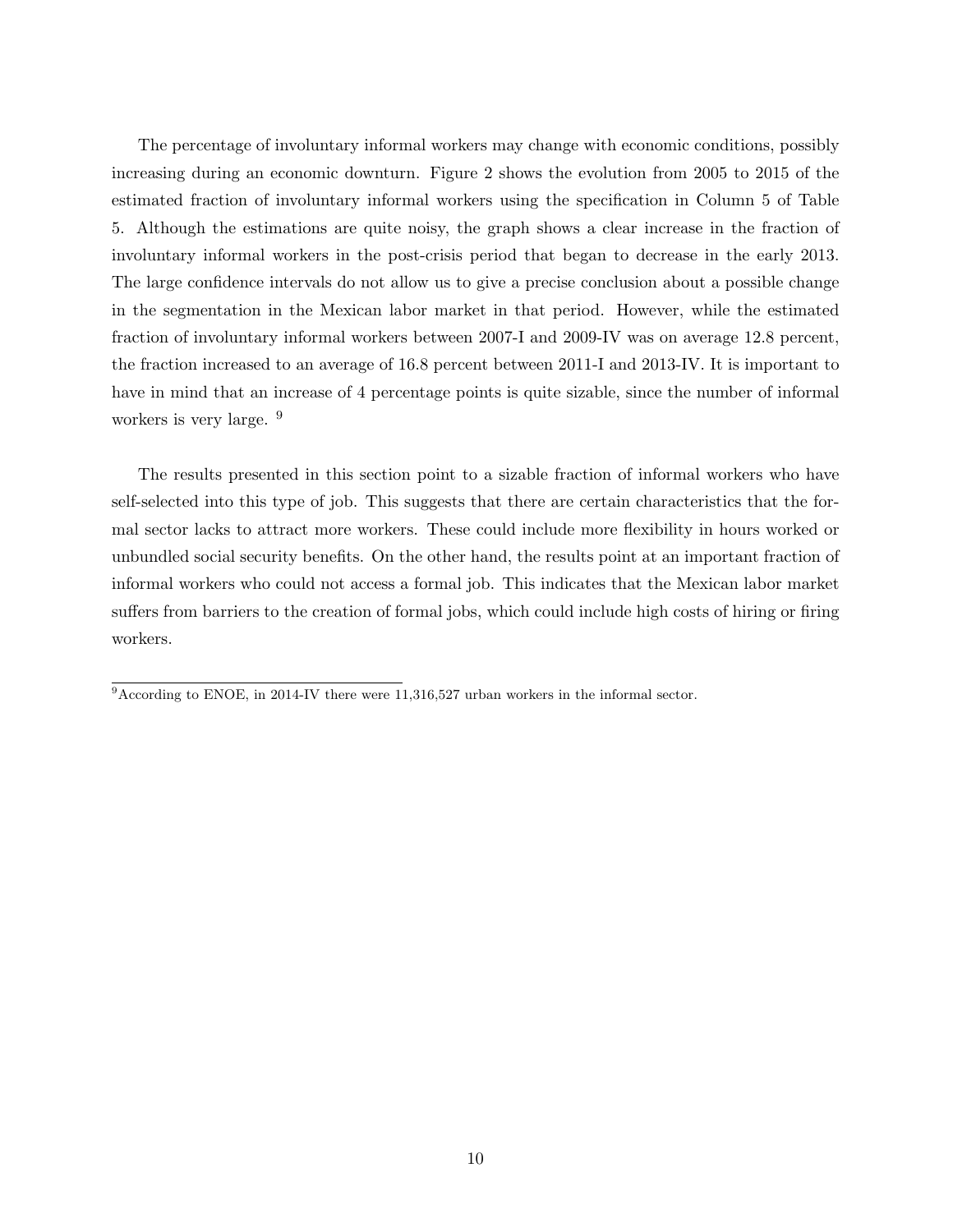#### $\overline{5}$ **Final Remarks**

Informal labor is a widespread phenomenon among developing economies. Several studies have highlighted the importance of reducing informal work to increase long term productivity (Perry et al., 2007; Levy, 2007; Alcaraz et al., 2008, for example). In order to implement effective policies aimed at reducing informal labor, it is crucial to consider the heterogeneity of the informal labor market in each specific country. In this sense, if the labor market is characterized by entry barriers to the formal sector that derive in labor market segmentation, suitable policies to reduce informal labor could include modifying the regulation regarding labor unions and increasing labor market flexibility, in other words, eliminating regulations that hamper labor mobility. In contrast, if informal labor in a given country is voluntary and there are no entry barriers to the formal sector, other types of policies need to be implemented. In this case, reforms that reduce the relative cost of formality, such as decreasing labor taxes and social security contributions, could be more appropriate. If the two sources of informality coexist in an economy, a combination of both types of policies would be required to address the problem. Given the evidence provided in this paper that indicates that for the case of Mexico barriers to entry into the formal sector coexist with an important fraction of workers voluntarily self-selecting into the informal sector, in order to reduce informal labor in Mexico, a combination of policies should be implemented: measures to reduce entry barriers to the formal sector along with measures to increase the relative value of formal labor.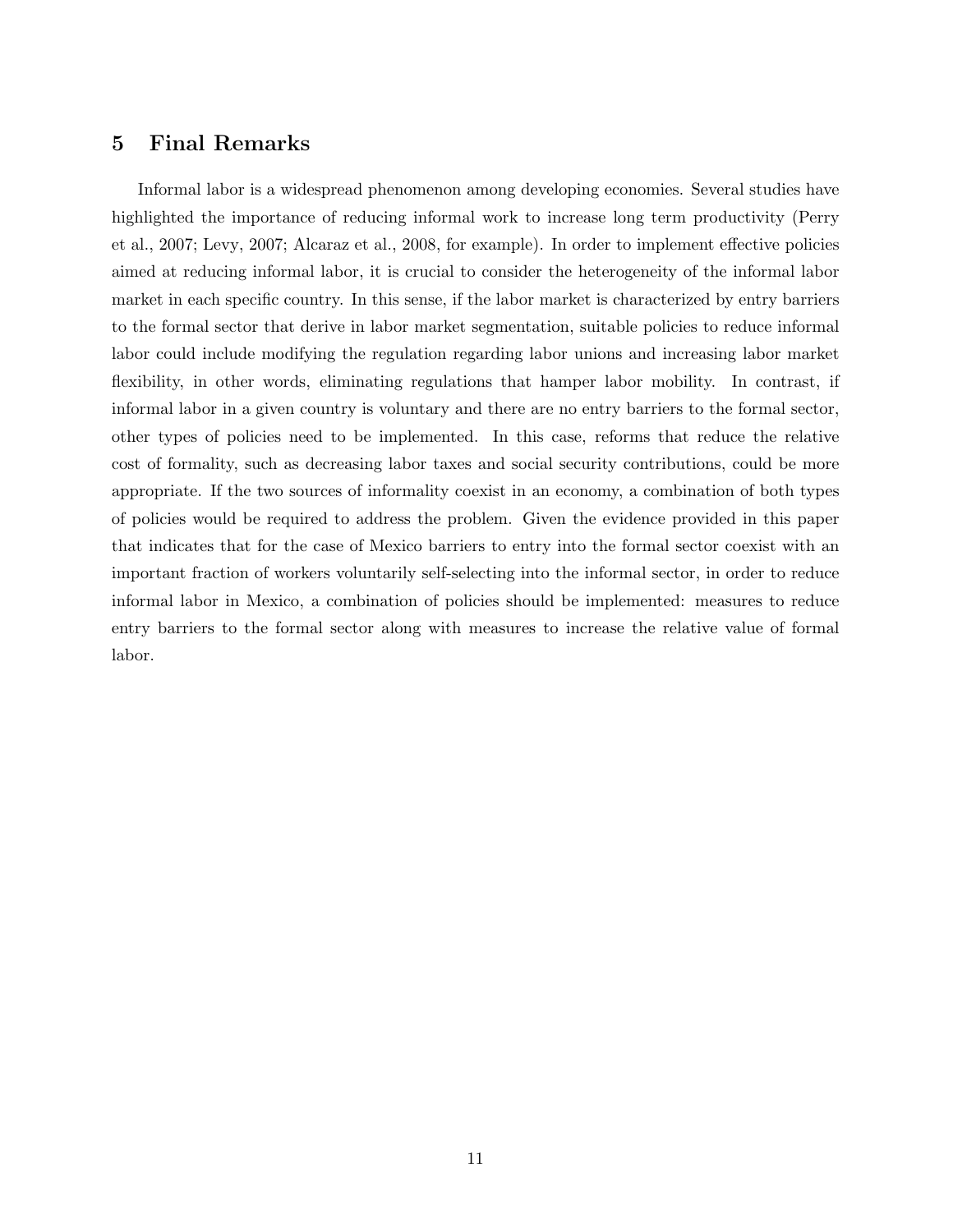## References

- Alcaraz, C. (2009). Informal and formal labour flexibility in mexico. Revista Desarrollo y Sociedad. Universidad de los Andes-CEDE.
- Alcaraz, C. and D. Chiquiar and M. Ramos Francia (2008). Diferenciales salariales intersectoriales y el cambio en la composición del empleo de la economía mexicana. Banco de México, Working Paper 2008-06.
- Botero, J., S. Djankov, R. L. P., and Lopez-De-Silanes, F. C. (2004). The regulation of labor. The Quarterly Journal of Economics, 119(4):1339–1382.
- Bulow, J. and Summers, L. (1986). A theory of dual labor markets with application to industrial policy, discrimination, and keynesian unemployment. Journal of Labor Economics, 4(3):376–414. University of Chicago Press.
- Dickens, W. T. and Lang, K. (1985). A test of dual labor market theory. American Economic Review, 75:792-805.
- Dickens, W. T. and Lang, K. (1988). Labor market segmentation and the union wage premium. *The Review of Economics and Statistics, 70(3):527–30.* MIT Press.
- Duval, R. and Smith, R. (2011). Informality and Seguro Popular under segmented labor markets. CIDE, mimeo.
- Esfahani, H. and Salehi-Isfahani, D. (1989). Effort observability and worker productivity: Towards an explanation of economic dualism. The Economic Journal, 99(397):818–836.
- Fields, G. (1980). Poverty, inequality, and development. New York: Cambridge University Press.
- Fields, G. (1990). Labour market modeling and the urban informal sector: Theory and evidence. In D. Turnham, B. S. and Schwarz, A., editors, The Informal Sector Revisited. Development Centre of the Organization for Economic Co-Operation and Development, Paris.
- Fields, G. (2009). Segmented labor market models in developing countries. In Kincaid, H. and Ross, D., editors, The Oxford handbook of philosophy of economics. Oxford University Press.
- Fiess, N., Fugazza, M., and Maloney, W. (2010). Informal self-employment and macroeconomic fluctuations. Journal of Development Economics,  $91(2):211-226$ .
- Gasparini, L. and Tornaroli, L. (2009). Labor informality in Latin America and the Caribbean: Patterns and trends from household survey microdata. Revista Desarrollo y Sociedad. Universidad de los Andes-CEDE.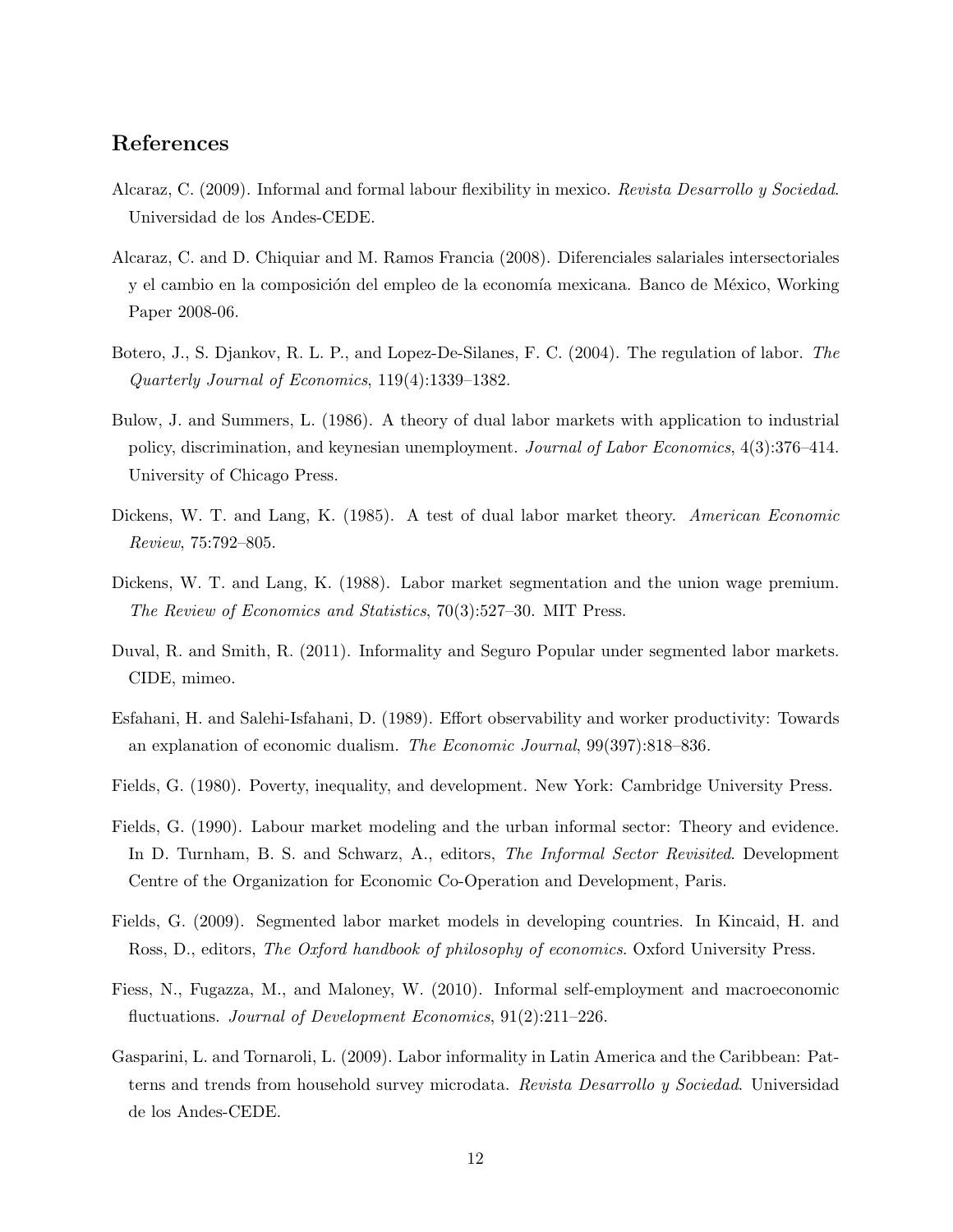- Günther, I. and Launov, A. (2012). Informal employment in developing countries: Opportunity or last resort? *Journal of Development Economics*, 97(1):88–98.
- Harris, J. and Todaro, M. (1970). Migration, unemployment, and development: A two sector analysis. American Economic Review, 40:126-142.
- Heckman, J. and Pagés (2004). Law and employment: Lessons from Latin America and the Caribbean. NBER.
- International Labor Organization (2003). Final report of the 17th international conference of labour statisticians. Geneva: International Labor Organization.
- Levy, S. (2007). ¿Pueden los programas sociales disminuir la productividad y el crecimiento económico? Una hipótesis para México. El Trimestre Económico, 74(3):491-540.
- Lewis, W. (1972). Reflections on unlimited labor. In DiMarco, L., editor, *International Economics* and Development: Essays in Honor of Raul Prebisch, pages 75–96. New York: Academic Press.
- Magnac, T. (1991). Segmented or competitive labor markets. *Econometrica*, 59(1):165–87. Econometric Society.
- Maloney, W. F. (1998). Are LDC labor markets dualistic? The World Bank.
- Maloney, W. F. (1999). Does informality imply segmentation in urban labor markets? Evidence from sectorial transitions in Mexico. World Bank Economic Review, 13:275-302.
- Maloney, W. F. (2004). Informality revisited. World Development, pages 1159–1178.
- Moser, C. (1978). Informal sector or petty commodity production: dualism or dependence in urban development? World Development, 6(9-10):1041-1064.
- Perry, G., Maloney, W., Arias, O., P., F., Mason, A., and J., S.-C. (2007). Informality: Exit and exclusion. World Bank Publications.
- Portes, A. (1995). En torno a la informalidad: ensayos sobre teoría y medición de la economía no regulada. México DF: Editorial Porrúa.
- Pratap, S. and Quintin, E. (2006). Are labor markets segmented in developing countries? A semiparametric approach. European Economic Review, 50(7):1817–1841. Elsevier.
- Programa Regional de Empleo para America Latina (1985). Más allá la crisis. Santiago de Chile: International Labor Office.
- Rauch, J. (1991). Modelling the informal sector formally. Journal of Development Economics,  $35(1):33-47.$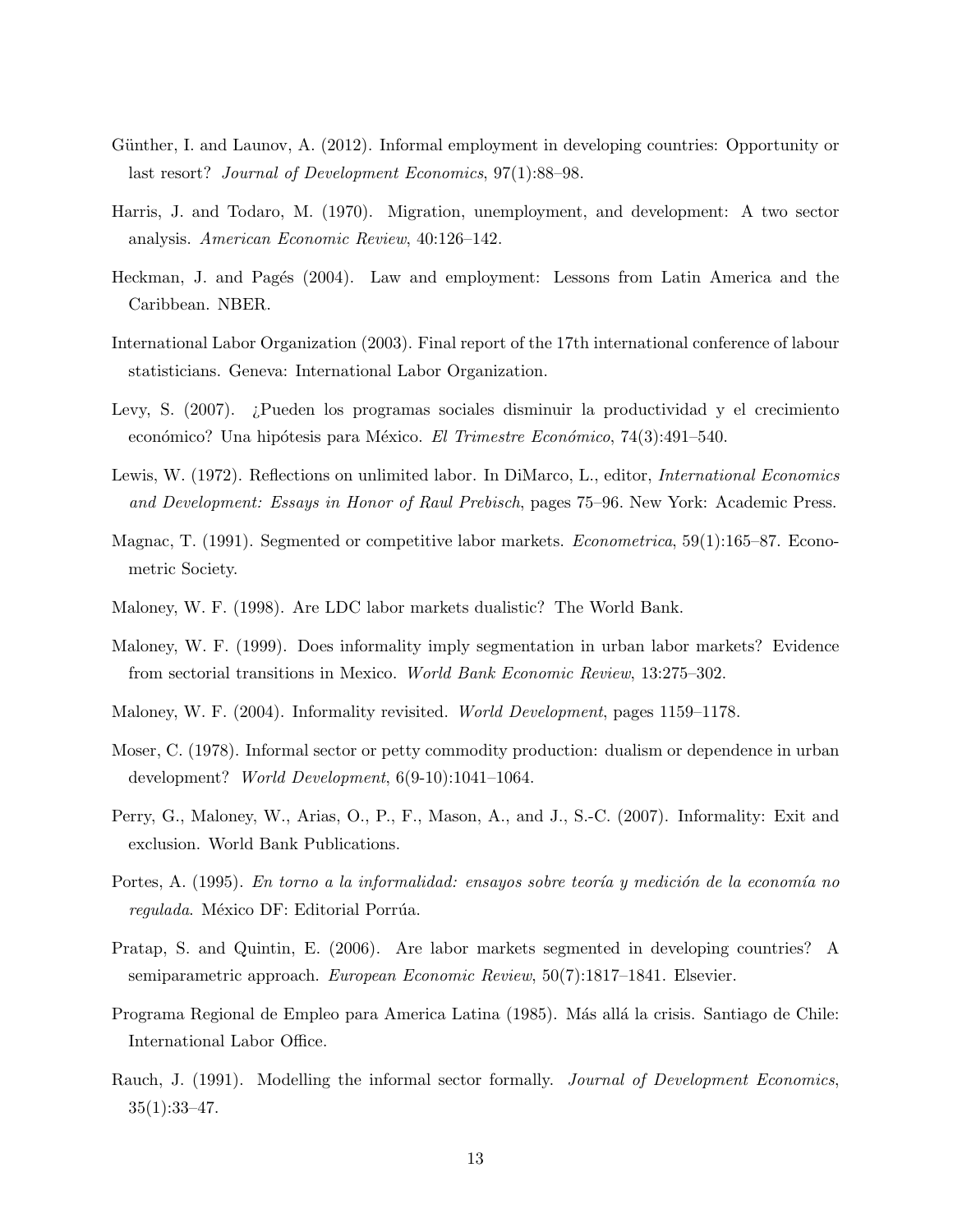| Informative by working condition                                      |                         |                       |       |  |
|-----------------------------------------------------------------------|-------------------------|-----------------------|-------|--|
|                                                                       | <b>Informality rate</b> | <b>Formality rate</b> | Total |  |
| Wage earners<br>(68% of all workers)                                  | 37.4%                   | 62.6%                 | 100%  |  |
| Self-employed workers or employers<br>$(26\% \text{ of all workers})$ | 81.1%                   | 18.9%                 | 100%  |  |
| Total                                                                 | 45.8%                   | 54.2%                 | 100%  |  |

Table 1<br>rmality by workin  $Inf<sub>0</sub>$  $\overline{dist}$ 

Source: ENOE, INEGI, fourth quarter of 2014. The sample is restricted to urban workers who live in localities with 15,000 or more inhabitants and declare receiving a monetary payment for their job. See Section 3 for the de  $% \left\vert \left( \mathbf{r},\mathbf{r}^{\prime }\right) \right\rangle$  of informality.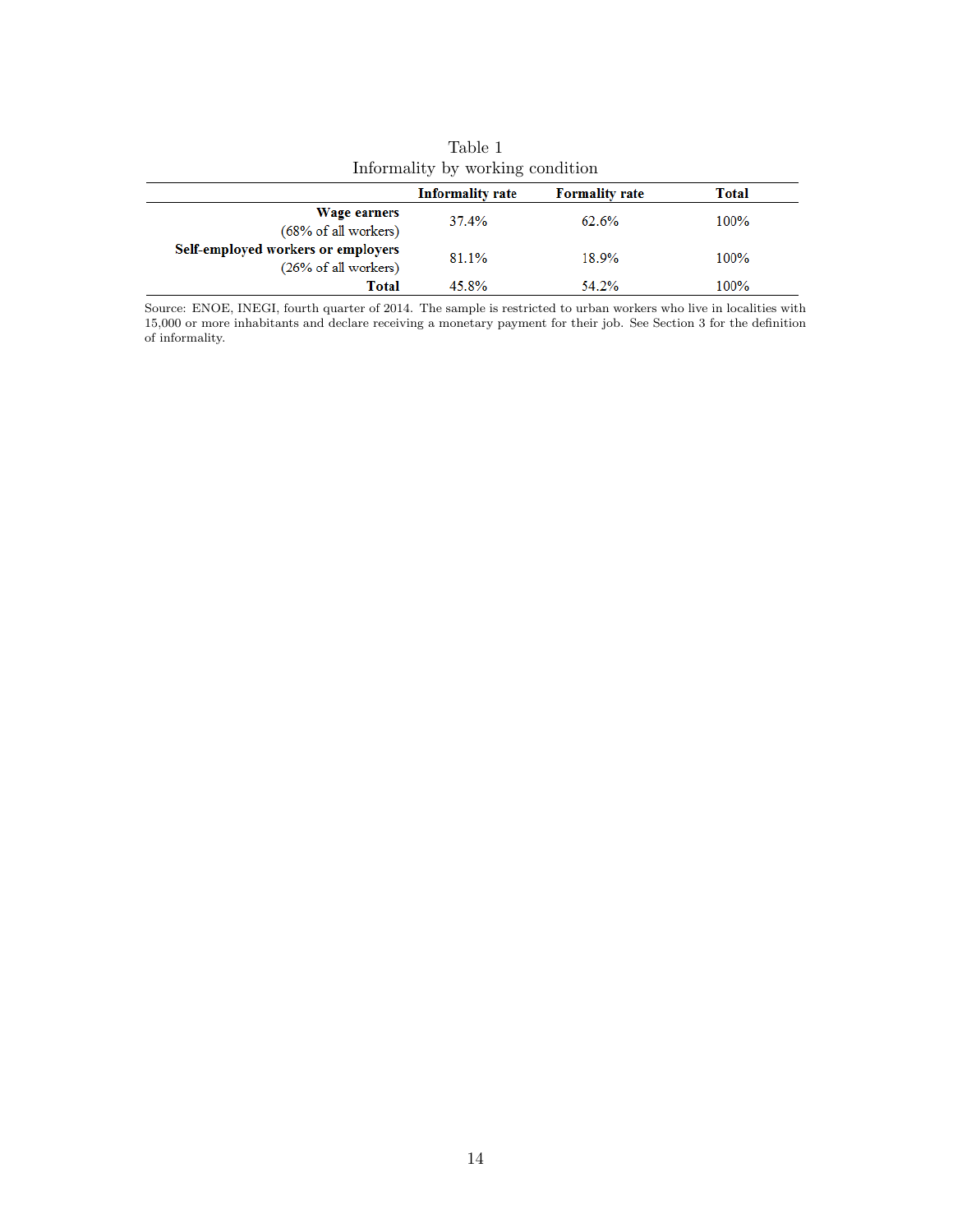Percentage Percentage **Total** informal formal **Gender** Male 44.5% 55.5% 100% Female 47.7% 52.3% 100% Age group  $16 - 22$ 58.0% 42.0% 100%  $23 - 35$ 39.9% 100% 60.1% 36-50 57.0% 43.0% 100% 51 and older 52.7% 47.3% 100% **Sector of activity** Primary activities 68.4% 31.6% 100% 4.9% 95.1% 100% Mining 27.9% Manufacturing 72.1% 100% Construction 71.7% 28.3% 100% Trade 52.5% 47.5% 100% Restaurants and accomodation 62.9% 37.1% 100% Transport and communications 51.0% 49.0% 100% Professional and financial services 29.8% 70.2% 100% Social services 16.4% 83.6% 100% Various services 79.6% 20.4% 100% 87.5% Government and international organizations 12.5% 100% **Hours** worked Less than 30 hours per week 78.5% 21.5% 100% 30 or more hours per week 39.3% 60.7% 100% 61.6% 100% 35 or more hours per week 38.4%

Table 2 Informality by gender, age, sector of activity and working hours among urban workers

Source: ENOE, INEGI, fourth quarter of 2014. The sample is restricted to urban workers who live in localities with 15,000 or more inhabitants and declare receiving a monetary payment for their job. See Section 3 for the definition of informality.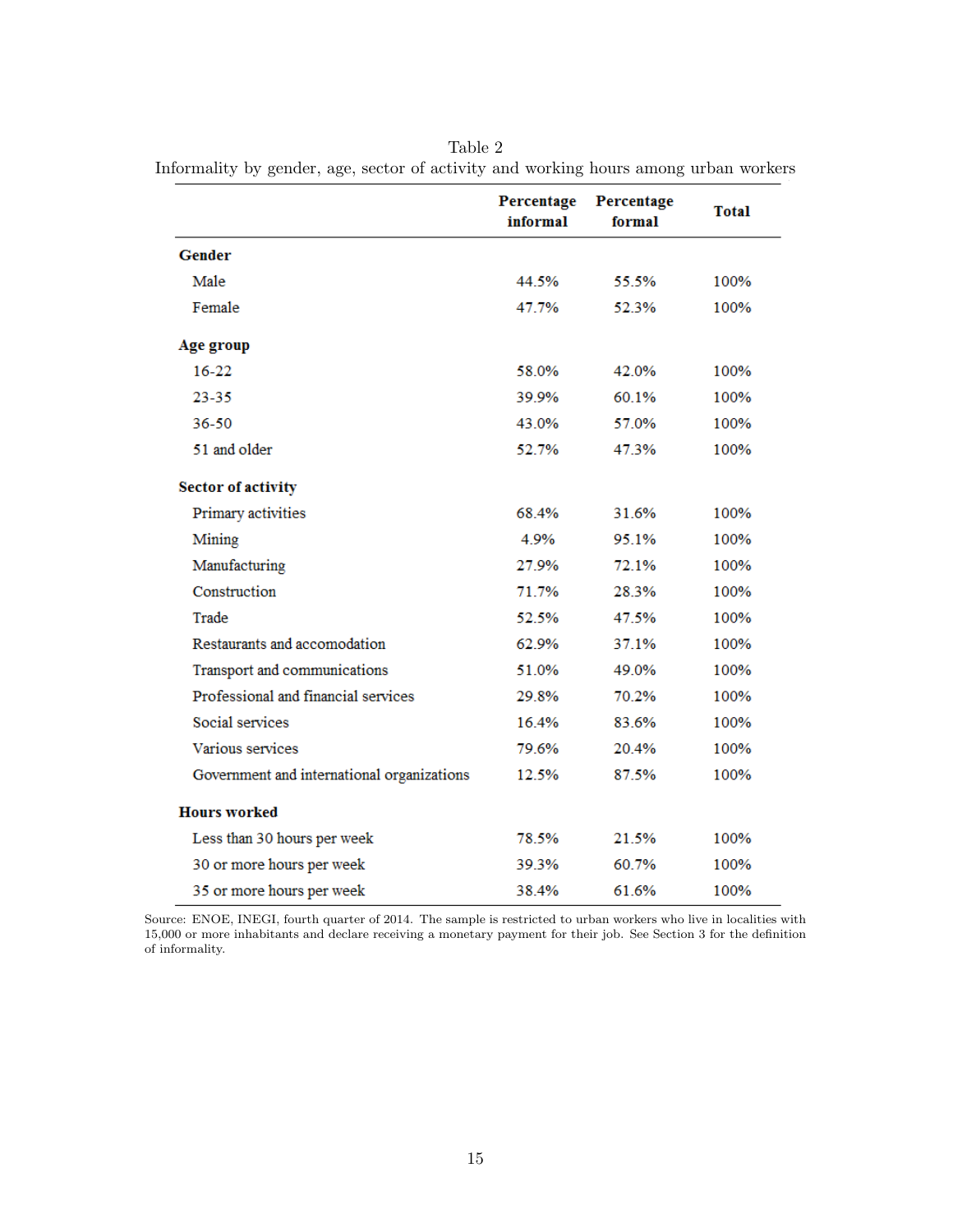| Characteristics of urban workers                         |                            |                   |                |  |
|----------------------------------------------------------|----------------------------|-------------------|----------------|--|
| <b>Variables</b>                                         | <b>Informal</b><br>workers | Formal<br>workers | All<br>workers |  |
| Male $(\% )$                                             | 58.6%                      | 61.7%             | 60.3%          |  |
| Mean age (years)<br>(s.d.)                               | 39.9<br>(14.7)             | 38.7<br>(12.3)    | 39.3<br>(13.4) |  |
| <b>Years of schooling (distribution)</b><br>No schooling | 3.7%                       | 0.6%              | 2.0%           |  |
| Between 1 and 3                                          | 6.0%                       | 1.4%              | 3.5%           |  |
| Between 4 and 6                                          | 22.4%                      | $9.0\%$           | 15.1%          |  |
| Between 7 and 9                                          | 32.5%                      | 23.9%             | 27.8%          |  |
| Between 10 and 12                                        | 22.5%                      | 28.1%             | 25.5%          |  |
| 13 or more                                               | 12.9%                      | 37.1%             | 26.0%          |  |
| Married (%)                                              | 59.1%                      | 63.3%             | 61.4%          |  |

Table  $3$ 

Source: ENOE, INEGI, fourth quarter of 2014. The sample is restricted to urban workers who live in localities with  $15,000$  or more inhabitants and declare receiving a monetary payment for their job. See Section  $3$  for the definition of informality.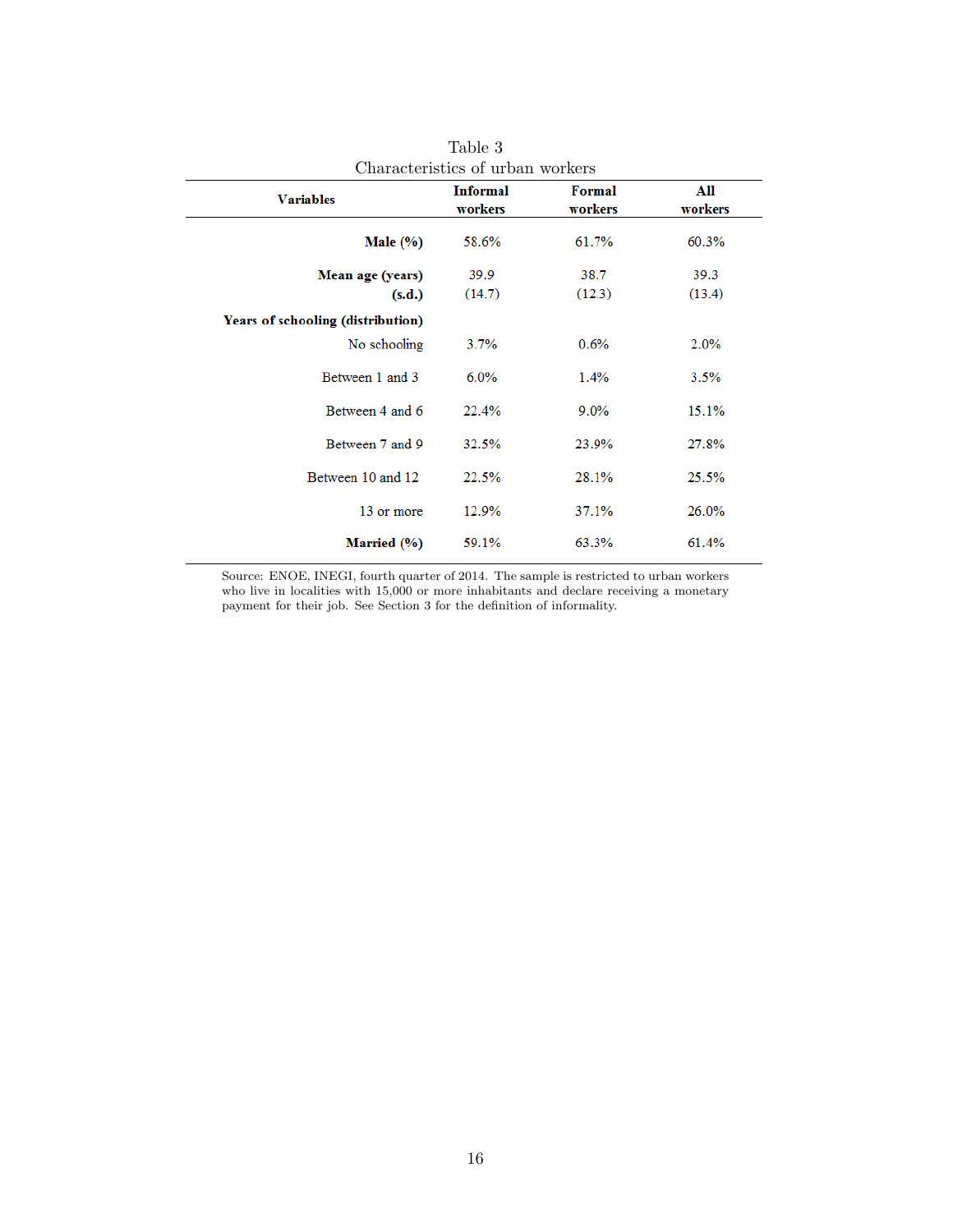|                                          | <b>Mean values</b> |               |         |  |
|------------------------------------------|--------------------|---------------|---------|--|
| <b>Variables</b>                         | <b>Informal</b>    | <b>Formal</b> | All     |  |
|                                          | workers            | workers       | workers |  |
| Age (years)                              | 39.9               | 39.0          | 39.4    |  |
|                                          | (10.4)             | (10.2)        | (10.3)  |  |
| <b>Years of schooling (distribution)</b> |                    |               |         |  |
| No schooling                             | 2.7%               | 0.5%          | 1.5%    |  |
| Between 1 and 3                          | 5.1%               | 1.5%          | 3.0%    |  |
| Between 4 and 6                          | 23.5%              | 10.6%         | 16.1%   |  |
| Between 7 and 9                          | 35.1%              | 28.6%         | 31.4%   |  |
| Between 10 and 12                        | 21.4%              | 27.8%         | 25.1%   |  |
| 13 or more                               | 12.3%              | 31.1%         | 23.0%   |  |
| Married (%)                              | 73.0%              | 76.3%         | 74.9%   |  |
| Head of household (%)                    | 67.4%              | 70.8%         | 69.3%   |  |
| <b>Number of males in hh</b>             | 2.3                | 2.2           | 2.3     |  |
|                                          | (1.2)              | (1.1)         | (1.2)   |  |
| <b>Number of members in hh</b>           | 4.4                | 4.2           | 4.3     |  |
|                                          | (2.0)              | (1.7)         | (1.9)   |  |
|                                          |                    |               |         |  |
| Number of members in hh younger than 5   | 0.4                | 0.4           | 0.4     |  |
|                                          | (0.7)              | (0.7)         | (0.7)   |  |
|                                          |                    |               |         |  |
| Number of members in hh older than 60    | 0.3                | 0.2           | 0.2     |  |
|                                          | (0.6)              | (0.5)         | (0.5)   |  |
|                                          |                    |               |         |  |
| Access to social security (%)            | 25.6%              | 43.1%         | 35.6%   |  |
| Average education of females in hh       | 8.8                | 10.7          | 9.9     |  |
|                                          | (3.7)              | (3.7)         | (3.8)   |  |
|                                          |                    |               |         |  |
| <b>Number of observations</b>            | 19,402             | 28,667        | 48,069  |  |

Table 4 Characteristics of urban male workers in the selected sample

Source: ENOE, INEGI, fourth quarter of 2014. Standard deviation in parenthesis. The sample is restricted to male urban workers aged 23 to 60, who live in localities of 15,000 or more inhabitants and declare receiving a monetary payment for their job. The sample excludes workers who do not report income, those that report an income of zero, and the top and bottom 1 percent of the labor income distribution. See Section 3 for the definition of informality. The dummy variable "Access to social security institutions" indicates if the individual lives in a household where at least one member, other than himself, has access to social security institutions as labor benefit.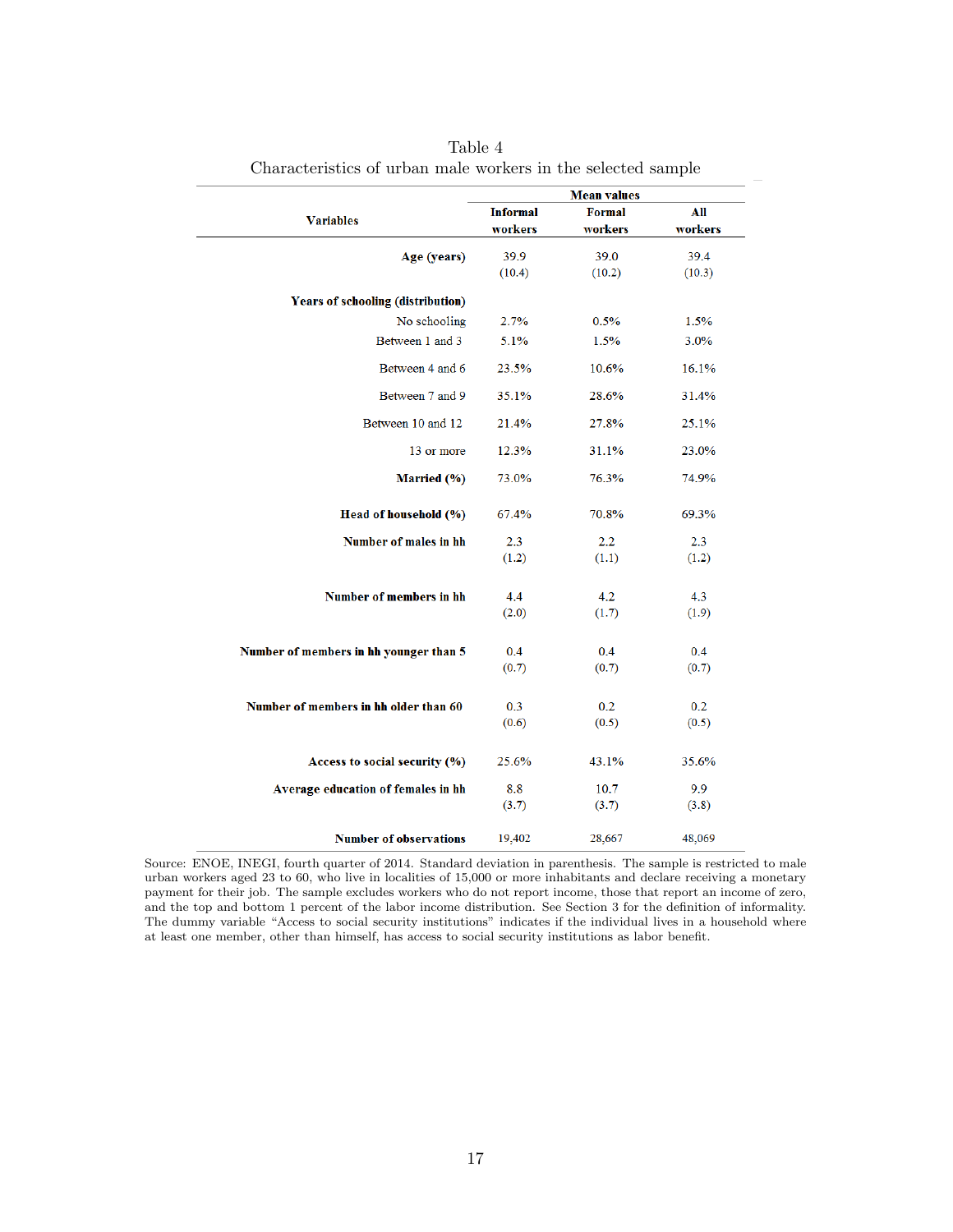## Table 5

### Maximum Likelihood Estimation Results

Model of self-selection into the formal (vs. informal) sector with an entry barrier

| <b>Variables</b>                              | (1)                    | (2)                         | (3)                    | (4)                    | (5)                         |
|-----------------------------------------------|------------------------|-----------------------------|------------------------|------------------------|-----------------------------|
| Age                                           | $0.0257***$            | $-0.00326$                  | $-0.00490$             | $0.0104*$              | 0.00517                     |
|                                               | (0.00636)              | (0.00597)                   | (0.00662)              | (0.00610)              | (0.00697)                   |
|                                               | $-0.000279$ ***        |                             | 3.43e-05               | $-0.000191***$         |                             |
| <b>Age squared</b>                            | $(7.83e-05)$           | $-2.40e-06$<br>$(7.21e-05)$ | $(7.93e-05)$           | $(7.39e-05)$           | $-0.000118$<br>$(8.37e-05)$ |
|                                               |                        |                             |                        |                        |                             |
| <b>Years of schooling (dummies)</b>           |                        |                             |                        |                        |                             |
| Between 1 and 3                               | $0.295***$             | $0.267***$                  | $0.235***$             | $0.261***$             | $0.243***$                  |
|                                               | (0.0682)               | (0.0665)                    | (0.0718)               | (0.0678)               | (0.0738)                    |
| Between 4 and 6                               | $0.536***$             | $0.493***$                  | 0.439***               | $0.465***$             | $0.442***$                  |
|                                               | (0.0599)               | (0.0585)                    | (0.0633)               | (0.0594)               | (0.0650)                    |
| <b>Between 7 and 9</b>                        | $0.992***$             | $0.914***$                  | $0.808***$             | $0.874***$             | $0.822***$                  |
|                                               | (0.0612)               | (0.0592)                    | (0.0636)               | (0.0593)               | (0.0650)                    |
|                                               |                        |                             |                        |                        |                             |
| Between 10 and 12                             | $1.421***$             | 1.307***                    | 1.129***               | $1.261***$             | $1.170***$                  |
|                                               | (0.0688)               | (0.0647)                    | (0.0681)               | (0.0624)               | (0.0685)                    |
| 13 or more                                    | $1.967***$             | 1.780***                    | 1.456***               | $1.723***$             | $1.542***$                  |
|                                               | (0.0997)               | (0.0826)                    | (0.0805)               | (0.0720)               | (0.0776)                    |
| <b>Married</b>                                |                        | $0.250***$                  | $0.131***$             | $0.271***$             | $0.199***$                  |
|                                               |                        | (0.0223)                    | (0.0267)               | (0.0227)               | (0.0287)                    |
|                                               |                        |                             |                        |                        |                             |
| <b>Head of household</b>                      |                        | $0.176***$<br>(0.0219)      | $0.181***$<br>(0.0240) | $0.259***$<br>(0.0227) | $0.260***$<br>(0.0256)      |
|                                               |                        |                             |                        |                        |                             |
| Number of males in hh                         |                        | $-0.0130$                   | $-0.00452$             | $-0.0189*$             | $-0.0113$                   |
|                                               |                        | (0.00951)                   | (0.00973)              | (0.00986)              | (0.0104)                    |
| Number of members in hh                       |                        | 0.00425                     | $-0.0118$              | $-0.0308$ ***          | $-0.0394***$                |
|                                               |                        | (0.00674)                   | (0.00725)              | (0.00709)              | (0.00788)                   |
|                                               |                        |                             |                        |                        |                             |
| Number of members in hh younger than 5        |                        | $-0.0401***$<br>(0.0122)    | $-0.0229*$<br>(0.0125) | $-0.00418$<br>(0.0126) | 0.00260<br>(0.0134)         |
|                                               |                        |                             |                        |                        |                             |
| Number of members in hh older than 60         |                        | $-0.0417***$                | $-0.0202$              | 0.00371                | 0.0108                      |
|                                               |                        | (0.0153)                    | (0.0176)               | (0.0158)               | (0.0188)                    |
| Average education of females in hh            |                        |                             | $0.0337***$            |                        | $0.0224***$                 |
|                                               |                        |                             | (0.00273)              |                        | (0.00270)                   |
| <b>Access to social security</b>              |                        |                             |                        | $0.523***$             | $0.470***$                  |
|                                               |                        |                             |                        | (0.0232)               | (0.0242)                    |
|                                               |                        |                             |                        |                        |                             |
| Constant                                      | $-1.685***$<br>(0.141) | $-1.213***$                 | $-1.286***$            | $-1.493***$            | $-1.470***$                 |
|                                               |                        | (0.132)                     | (0.144)                | (0.136)                | (0.152)                     |
| <b>Region dummy</b>                           | ✔                      | ✔                           | ✔                      | ✔                      | ✔                           |
|                                               |                        |                             |                        |                        |                             |
| <b>Observations</b>                           | 48,069                 | 48,069                      | 41,320                 | 48,069                 | 41,320                      |
| δ                                             | $0.866***$             | $0.914***$                  | $0.929***$             | $0.903***$             | 0.903 ***                   |
|                                               | (0.016)                | (0.017)                     | (0.018)                | (0.011)                | (0.012)                     |
| $1-\delta$                                    | $0.134***$             | $0.086***$                  | $0.071***$             | $0.097***$             | $0.097***$                  |
|                                               | (0.016)                | (0.017)                     | (0.018)                | (0.011)                | (0.012)                     |
| Involuntary informal workers/Informal workers | $22.77%***$            | 13.93%***                   | $11.79\%***$           | 15.90%***              | $16.57%***$                 |
|                                               | $(3.14\%)$             | $(3.01\%)$                  | $(3.28\%)$             | $(2.04\%)$             | $(2.26\%)$                  |

\*\*\* p<0.01, \*\* p<0.05, \* p<0.1. Standard errors in parenthesis. Source: ENOE, INEGI, fourth quarter of 2014. The sample is restricted to male urban workers aged 23 to 60, who live in localities of 15,000 or more inhabitants and declare receiving a monetary payment for their job. The sample excludes workers who do not report income, those that report an income of zero, and the top and bottom 1 percent of the labor income distribution. See Section 3 for the definition of informality. The dummy variable "Access to social security institutions" indicates if the individual lives in a household where at least one member, other than himself, has access to social security institutions as labor benefit. The coefficients represent the effect of each variable in the individual's preference for the formal sector.  $\delta$ is the probability of obtaining a formal job for a worker who prefers a job in the formal sector.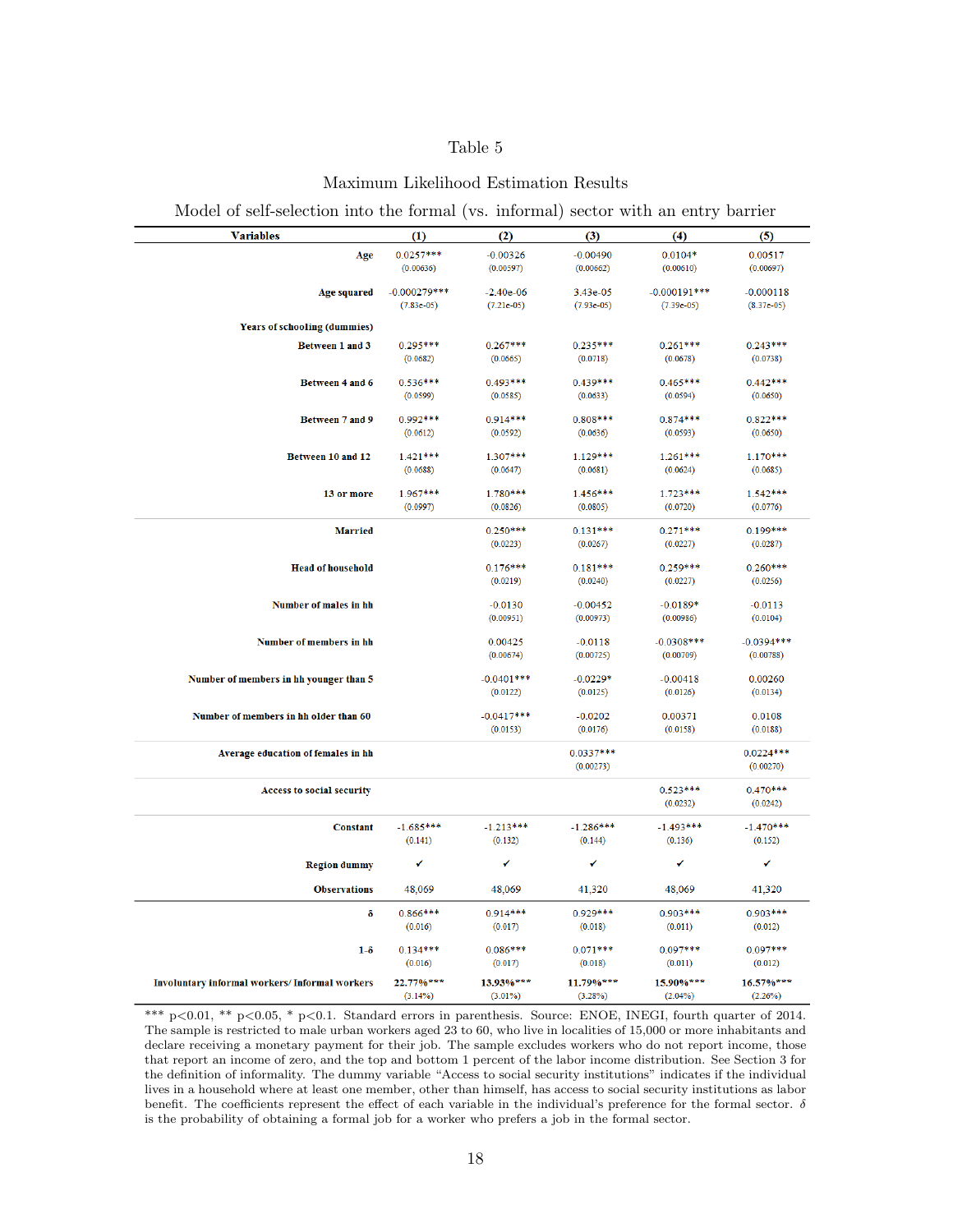|                                                                                  | (1)                     | (2)                     | (3)                                                | (4)                              | (5)                     |
|----------------------------------------------------------------------------------|-------------------------|-------------------------|----------------------------------------------------|----------------------------------|-------------------------|
| Whole sample                                                                     |                         |                         |                                                    |                                  |                         |
| Involuntary informal workers /<br>Informal workers                               | 22.77%***<br>$(3.14\%)$ | 13.93%***<br>$(3.01\%)$ | $11.79\%***$<br>$(3.28\%)$                         | $15.90\%***$<br>$(2.04\%)$       | 16.57%***<br>(2.26%)    |
| Wage earners                                                                     |                         |                         |                                                    |                                  |                         |
| Involuntary informal workers /<br>Informal workers                               | 17.99%***<br>$(3.11\%)$ | (2.85%)                 | $13.10\%***$ $12.10\%***$<br>$(3.11\%)$            | $16.61\%***$<br>$(2.04\%)$       | $17.47\%***$<br>(2.27%) |
| Individuals who work 30 or more hours per week                                   |                         |                         |                                                    |                                  |                         |
| Involuntary informal workers /<br>Informal workers                               | 24 88%***<br>$(2.65\%)$ | 18.92%***<br>$(2.62\%)$ | $16.86\%***$<br>$(2.78\%)$                         | $17.30\%***$<br>$(2.02\%)$       | 18.36%***<br>(2.16%)    |
| Individuals who work 35 or more hours per week                                   |                         |                         |                                                    |                                  |                         |
| Involuntary informal workers /<br>Informal workers                               | 25.48%***<br>(2.62%)    |                         | $20.44\%***$ $18.51\%***$<br>$(2.56\%)$ $(2.72\%)$ | 18.27%***<br>$(2.02\%)$          | 19.47%***<br>$(2.14\%)$ |
| Whole sample plus male workers who report being workers without monetary payment |                         |                         |                                                    |                                  |                         |
| Involuntary informal workers /<br>Informal workers                               | 21.06%***<br>$(3.36\%)$ | $11.64\%***$<br>(3.13%) | $(3.42\%)$                                         | $8.94\%***$ 14.48%***<br>(2.03%) | 14.98%***<br>(2.24%)    |

|                                                      | Table 6 |  |
|------------------------------------------------------|---------|--|
| Estimated Percentage of Involuntary Informal Workers |         |  |

\*\*\*  $p<0.01$ , \*\*  $p<0.05$ , \*  $p<0.1$ . Standard errors in parenthesis. Source: ENOE, INEGI, fourth quarter of 2014. The columns in this Table correspond to the specifications shown in Table 5. The sample is restricted to male urban workers aged 23 to 60, who live in localities of 15,000 or more inhabitants and declare receiving a monetary payment for their job (except for the last panel where we include those that specifically reported not receiving monetary income). In all cases the sample excludes workers who, although they declare receiving a monetary payment for their job, do not report income or report an income of zero, and the top and bottom 1 percent of the labor income distribution. See Section  $3$  for the definition of informality.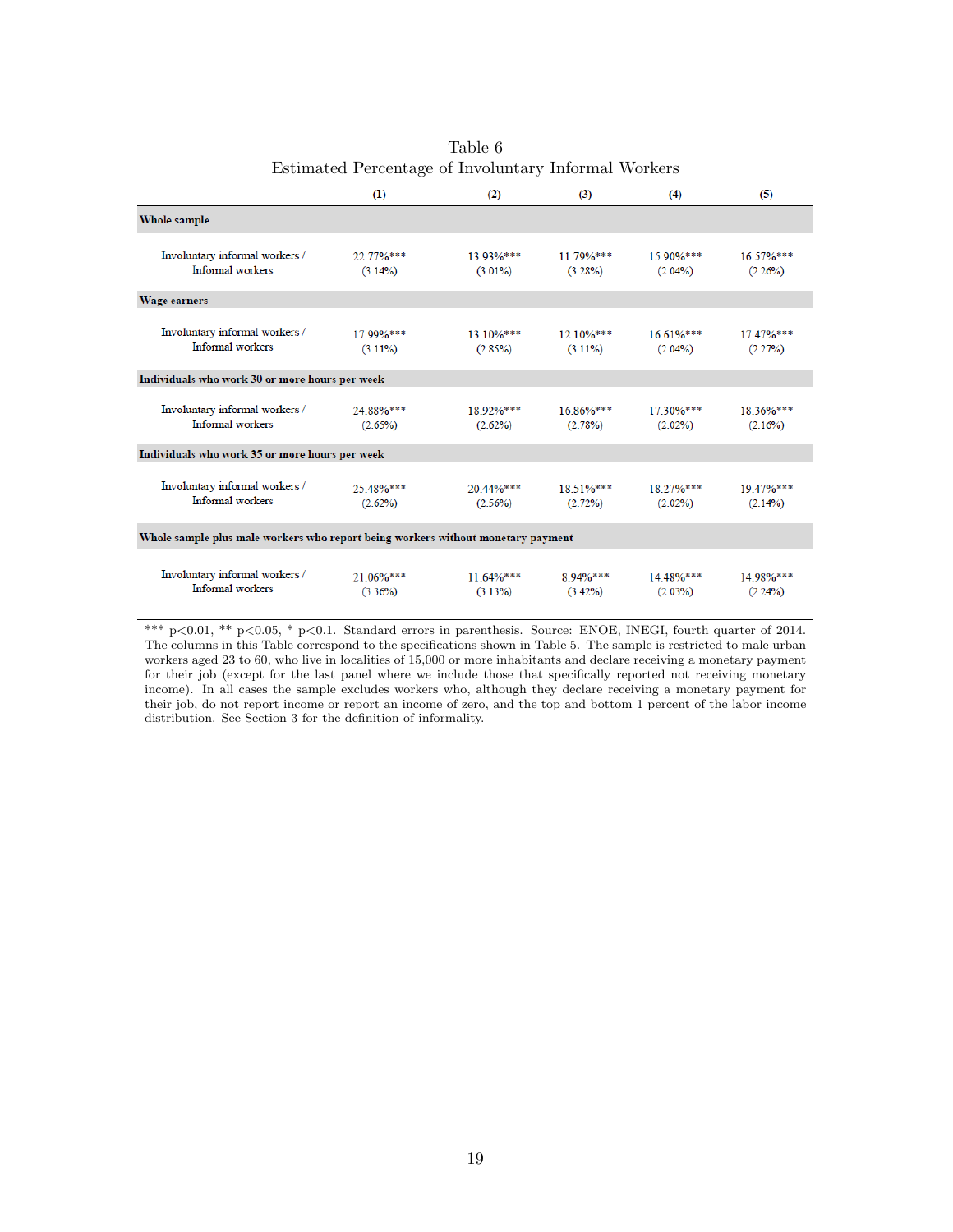

Source: ENOE, INEGI, 2005-2015. The sample is restricted to urban workers who live in localities of 15,000 or more inhabitants and declare receiving a monetary payment for their job. See Section  $3$  for the definition of informality.